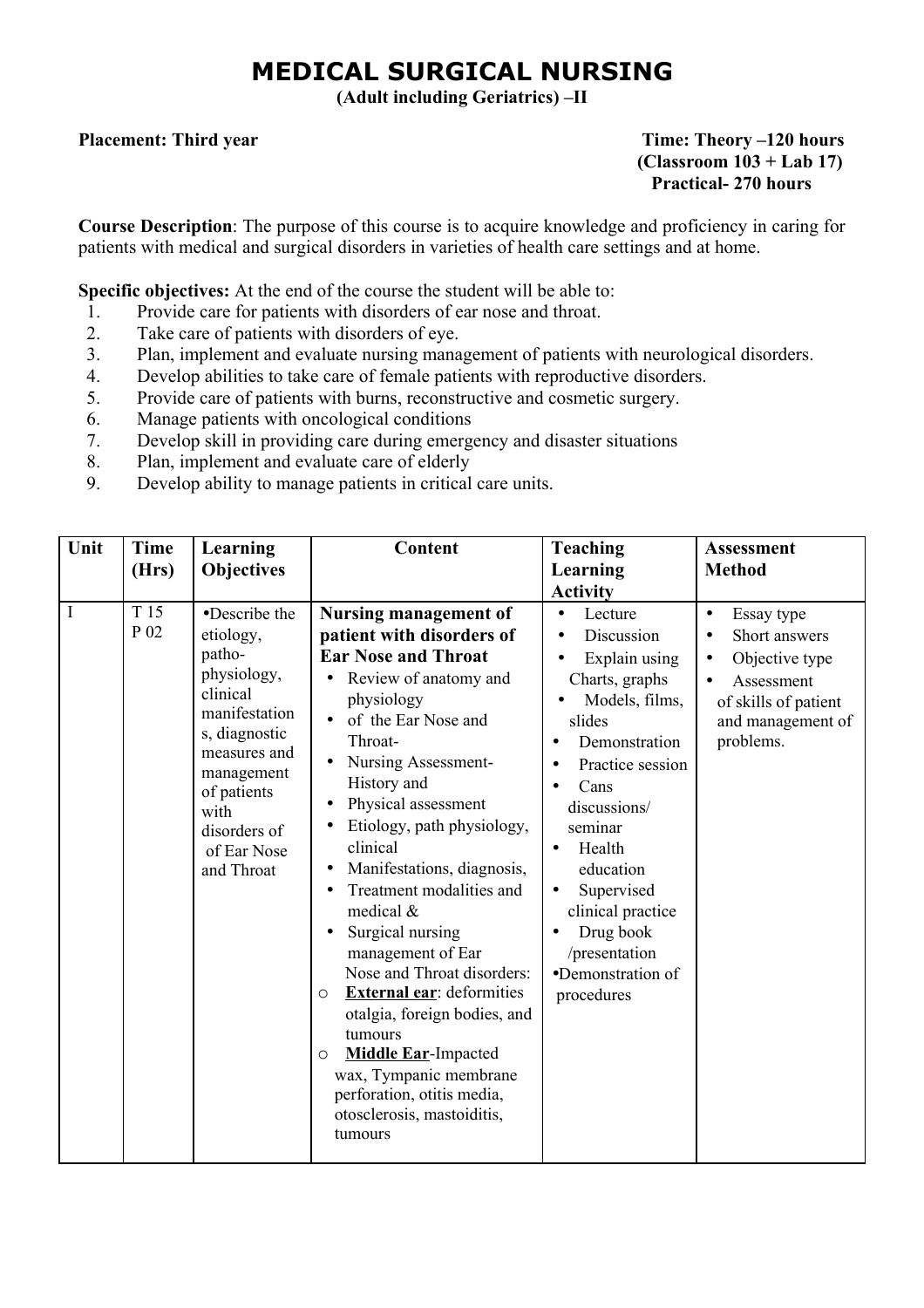| Unit         | Time         | Learning                                                                                                                                                                                    | Content                                                                                                                                                                                                                                                                                                                                                                                                                                                                                                                                                                                                                                                                                                                                                                                                            | Teaching                                                                                                                                                                                                                                                                                                                                                | Assessment                                                                                                                                              |
|--------------|--------------|---------------------------------------------------------------------------------------------------------------------------------------------------------------------------------------------|--------------------------------------------------------------------------------------------------------------------------------------------------------------------------------------------------------------------------------------------------------------------------------------------------------------------------------------------------------------------------------------------------------------------------------------------------------------------------------------------------------------------------------------------------------------------------------------------------------------------------------------------------------------------------------------------------------------------------------------------------------------------------------------------------------------------|---------------------------------------------------------------------------------------------------------------------------------------------------------------------------------------------------------------------------------------------------------------------------------------------------------------------------------------------------------|---------------------------------------------------------------------------------------------------------------------------------------------------------|
|              | (Hrs)        | Objectives                                                                                                                                                                                  |                                                                                                                                                                                                                                                                                                                                                                                                                                                                                                                                                                                                                                                                                                                                                                                                                    | Learning                                                                                                                                                                                                                                                                                                                                                | Method                                                                                                                                                  |
|              |              |                                                                                                                                                                                             |                                                                                                                                                                                                                                                                                                                                                                                                                                                                                                                                                                                                                                                                                                                                                                                                                    | Activity                                                                                                                                                                                                                                                                                                                                                |                                                                                                                                                         |
|              |              |                                                                                                                                                                                             | $\circ$ <b>Inner ear-</b> meniere,s<br>Disease, labyrinthitis, ototoxicity,<br>tumours<br><u>Upper airway infections</u> –<br>O<br>Common cold, sinusitis, ethinitis,<br>Rhinitis, Pharyngitis, Tonsillitis and<br>Adenoiditis, Peritonsilar abscess,<br>Laryngitis<br>Upper respiratory airway-<br>$\circ$<br>Epistaxis,<br>Nasal obstruction, laryngeal<br>$\circ$<br>obstruction, Cancer of the larynx<br>Cancer of the oral cavity<br>$\circ$<br>Speech defects and speech therapy<br>O<br>Deafness- Prevention, control and<br>rehabilitation<br>Hearing aids, implanted hearing<br>Devices<br>•Special therapies<br>•Drugs used in treatment of disorders<br>of ear nose and throat<br>•Role of nurse Communicating with<br>hearing impaired and mute.<br>Nursing procedures Oesophaostomy,<br>Tracheostomy, |                                                                                                                                                                                                                                                                                                                                                         |                                                                                                                                                         |
| $\mathbf{I}$ | T 15<br>P 02 | Describe the<br>etiology, path<br>physiology,<br>clinical<br>manifestations<br>pdiagnostic<br>physical assessment<br>measures and<br>management<br>of patients<br>with disorders<br>of eye. | <b>Nursing management of patient</b><br>With disorders of eye<br>Review of anatomy and physiology<br>of the eye-<br>Nursing assessment – history and<br>Etiology, pathophysiology, clinical<br>$\bullet$<br>manifestations, diagnosis, treatment<br>nursing management of eye disorders:<br>Refractive errors<br>$\bullet$<br>Eyelids-inflammation and<br>$\bullet$<br>Infection and bleeding<br>٠<br>Cornea- inflammation and Infection<br>$\bullet$<br><b>Lens-Cataracts</b><br>Glaucoma<br>$\bullet$<br>Disorder of the uveal tract,<br>$\bullet$<br>Ocular tumours<br>$\bullet$<br>Disorders of posterior chamber<br>$\bullet$<br>and retina : retinal and vitreous<br>problems<br>Retinal detachment<br>$\bullet$<br>Ocular emergencies and their<br>$\bullet$<br>prevention                                  | Lecture<br>Discussion<br>Explain using<br>Charts, using<br>Models, films.<br>slides<br>Demonstration<br>practice session<br>Case<br>$\bullet$<br>discussions/<br>seminar<br>Health<br>education<br>Supervised<br>clinical practice<br>Drug book<br>$\bullet$<br>/ presentation<br>Visit to eye<br>bank<br>Participation<br>$\bullet$<br>in<br>eye-camps | Essay type<br>Short<br>answers<br>Objective<br>type<br>Assessmen<br>of skills<br>with check<br>list<br>Assessmen<br>of patient<br>management<br>problem |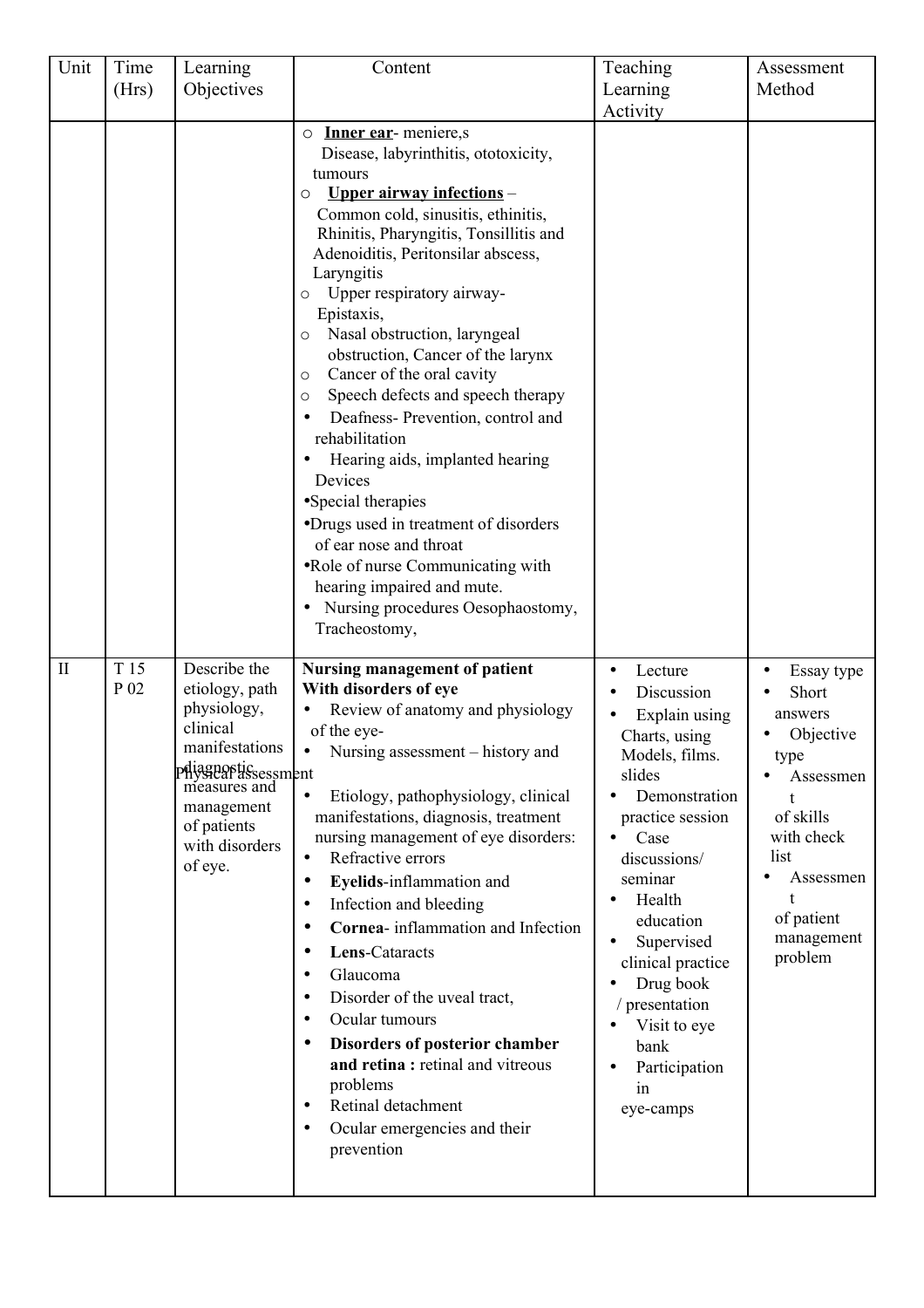| Unit | Tim          | Learning                                                                                                                                                                                             | Content                                                                                                                                                                                                                                                                                                                                                                                                                                                                                                                                                                                                                                                                                                                                                                                                                                                                                                                                                                                                                                                                                                                                                                                                                                           | Teaching                                                                                                                                                                                                                                                                                                                                                          | Assessment                                                                                                                                                                                                   |
|------|--------------|------------------------------------------------------------------------------------------------------------------------------------------------------------------------------------------------------|---------------------------------------------------------------------------------------------------------------------------------------------------------------------------------------------------------------------------------------------------------------------------------------------------------------------------------------------------------------------------------------------------------------------------------------------------------------------------------------------------------------------------------------------------------------------------------------------------------------------------------------------------------------------------------------------------------------------------------------------------------------------------------------------------------------------------------------------------------------------------------------------------------------------------------------------------------------------------------------------------------------------------------------------------------------------------------------------------------------------------------------------------------------------------------------------------------------------------------------------------|-------------------------------------------------------------------------------------------------------------------------------------------------------------------------------------------------------------------------------------------------------------------------------------------------------------------------------------------------------------------|--------------------------------------------------------------------------------------------------------------------------------------------------------------------------------------------------------------|
|      | e            | Objectives                                                                                                                                                                                           |                                                                                                                                                                                                                                                                                                                                                                                                                                                                                                                                                                                                                                                                                                                                                                                                                                                                                                                                                                                                                                                                                                                                                                                                                                                   | Learning                                                                                                                                                                                                                                                                                                                                                          | Method                                                                                                                                                                                                       |
|      | (Hrs)        |                                                                                                                                                                                                      |                                                                                                                                                                                                                                                                                                                                                                                                                                                                                                                                                                                                                                                                                                                                                                                                                                                                                                                                                                                                                                                                                                                                                                                                                                                   | Activity                                                                                                                                                                                                                                                                                                                                                          |                                                                                                                                                                                                              |
|      |              |                                                                                                                                                                                                      |                                                                                                                                                                                                                                                                                                                                                                                                                                                                                                                                                                                                                                                                                                                                                                                                                                                                                                                                                                                                                                                                                                                                                                                                                                                   |                                                                                                                                                                                                                                                                                                                                                                   |                                                                                                                                                                                                              |
| III  | T 17<br>P 02 | Describe the<br>$\bullet$<br>etiology, patho<br>physiology<br>clinical<br>manifestations,<br>diagnostic<br>measures and<br>nursing<br>management<br>of patients<br>with<br>neurological<br>disorders | Drugs used in treatment of<br>$\bullet$<br>disorders of eye<br><b>Blindness</b><br>$\bullet$<br>National blindness control<br>program<br>Eye Banking<br>Eye prostheses and<br>rehabilitation<br>Role of a nurse-Communication<br>with visually impaired patient,<br>Eye camps<br>•Special therapies<br>•Nursing procedures: eye irrigation,<br>assisting with removal of foreign<br>body.<br><b>Nursing management of patient</b><br>With neurological disorders<br>Review of anatomy and<br>physiology of the neurological<br>system<br>Nursing Assessment-History<br>and<br>physical and neurological<br>assessment and Glasgow coma<br>scale<br>Etiology, Path physiology,<br>clinical manifestations,<br>diagnosis, treatment<br>modalities and medical $\&$<br>surgical nursing management of<br>neurological disorders<br>Congenital malformations<br>Headache<br>٠<br>Head Injuries<br>Spinal injuries<br>Paraplegia<br>$\bullet$<br>Hemiplegia<br>$\bullet$<br>Quadraplegia<br>$\bullet$<br>Spinal cord compression<br>-Herniation of intervertebral<br>disc<br>Tumors of the brain $&$ spinal<br>$\bullet$<br>cord<br>Intra cranial and cerebral<br>$\bullet$<br>aneurysms<br><b>Infections:</b> Meningitis,<br>٠<br>Encephalitis, brain | Lecture<br>$\bullet$<br>discussion<br>Explain using<br>Charts, graphs<br>Models, films,<br>slides<br>Demonstration<br>Practice<br>session<br>Case<br>discussions/<br>Seminar<br>Health<br>education<br>Supervised<br>clinical practice<br>Drug book<br>/presentation<br>Visit to<br>rehabilitation<br>drugs used in<br>treatment of<br>disorders of eye<br>center | Essay<br>$\bullet$<br>type<br>Short<br>answers<br>Objective<br>$\bullet$<br>type<br>Assessme<br>$\bullet$<br>nt of<br>skills with<br>check list<br>Assessme<br>nt of<br>patient<br>managem<br>ent<br>problem |
|      |              |                                                                                                                                                                                                      | abscess, neurocysticercosis<br>Movement disorders : Chorea                                                                                                                                                                                                                                                                                                                                                                                                                                                                                                                                                                                                                                                                                                                                                                                                                                                                                                                                                                                                                                                                                                                                                                                        |                                                                                                                                                                                                                                                                                                                                                                   |                                                                                                                                                                                                              |
|      |              |                                                                                                                                                                                                      | Seizures / Epilepsy                                                                                                                                                                                                                                                                                                                                                                                                                                                                                                                                                                                                                                                                                                                                                                                                                                                                                                                                                                                                                                                                                                                                                                                                                               |                                                                                                                                                                                                                                                                                                                                                                   |                                                                                                                                                                                                              |
|      |              |                                                                                                                                                                                                      | •Cerebro vascular accidents                                                                                                                                                                                                                                                                                                                                                                                                                                                                                                                                                                                                                                                                                                                                                                                                                                                                                                                                                                                                                                                                                                                                                                                                                       |                                                                                                                                                                                                                                                                                                                                                                   |                                                                                                                                                                                                              |
|      |              |                                                                                                                                                                                                      | (CVA)                                                                                                                                                                                                                                                                                                                                                                                                                                                                                                                                                                                                                                                                                                                                                                                                                                                                                                                                                                                                                                                                                                                                                                                                                                             |                                                                                                                                                                                                                                                                                                                                                                   |                                                                                                                                                                                                              |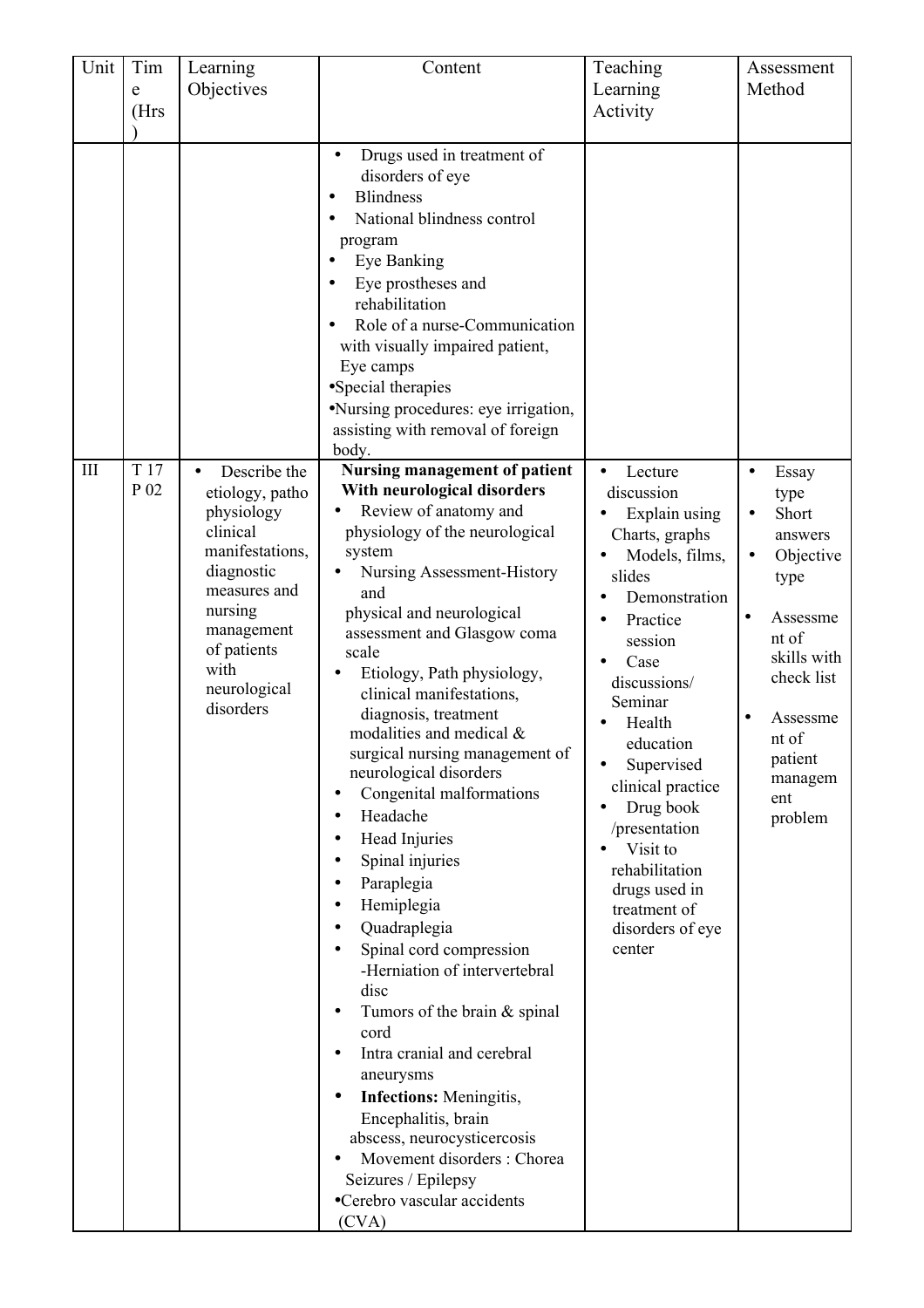| Unit | Time  | Learning                   | Content                                                                | Teaching                | Assessment               |
|------|-------|----------------------------|------------------------------------------------------------------------|-------------------------|--------------------------|
|      | (Hrs) | Objectives                 |                                                                        | Learning                | Method                   |
|      |       |                            |                                                                        | Activity                |                          |
|      |       |                            | • Cranial / spinal neuropathies - Bell's                               |                         |                          |
|      |       |                            | palsy, trigeminal neuralgia, Peripheral                                |                         |                          |
|      |       |                            | Neuropathies; Guillan-Barr'e syndrome                                  |                         |                          |
|      |       |                            | Myasthenia gravis Multiple sclerosis,                                  |                         |                          |
|      |       |                            | Degenerative diseases, Peripheral                                      |                         |                          |
|      |       |                            | neuritis TIA                                                           |                         |                          |
|      |       |                            | Delirium Dementia<br>$\Box$                                            |                         |                          |
|      |       |                            | Alzheimer's disease<br>□                                               |                         |                          |
|      |       |                            | Parkinson's disease<br>$\Box$                                          |                         |                          |
|      |       |                            | Management of unconscious                                              |                         |                          |
|      |       |                            | patients and patients with stroke                                      |                         |                          |
|      |       |                            | • Drugs used in treatment of neurological                              |                         |                          |
|      |       |                            | disorders                                                              |                         |                          |
|      |       |                            | Role of the nurse in communication                                     |                         |                          |
|      |       |                            | with patient having neurological<br>deficit                            |                         |                          |
|      |       |                            | Rehabilitation of patients with                                        |                         |                          |
|      |       |                            | neurological deficit                                                   |                         |                          |
|      |       |                            | Role of nurse in long stay facility                                    |                         |                          |
|      |       |                            | (institutions) and at home                                             |                         |                          |
|      |       |                            | Special therapies                                                      |                         |                          |
|      |       |                            | Nursing procedures: GCS, assisting                                     |                         |                          |
|      |       |                            | with diagnostic procedures and                                         |                         |                          |
|      |       |                            | rehabilitation                                                         |                         |                          |
| IV   | T 15  | Describe the<br>$\bullet$  | <b>Nursing management of patient s</b>                                 | Lecture<br>$\bullet$    | Essay type               |
|      | P 02  | etiology,                  | With disorders of female                                               | discussion              | Short                    |
|      |       | pathophysiolo              | reproductive system                                                    | Explain using           | answers                  |
|      |       | gy clinical                | Review of anatomy and physiology                                       | Charts, graphs          | Objective                |
|      |       | manifestation.             | of the female reproductive system                                      | Models, films,          | type                     |
|      |       | diagnostic<br>measures and | Nursing assessment-history and                                         | slides                  | Assessmen                |
|      |       | nursing                    | physical assessment                                                    | Demonstratio            | t                        |
|      |       | management                 | Breast self examination                                                | n                       | of skills                |
|      |       | of patients                | Etiology, pathophysiology, clinical                                    | /Practice<br>session    | with check               |
|      |       | with disorders             | manifestations, diagnosis, treatment                                   | Case<br>$\bullet$       | list                     |
|      |       | of female                  | modalities and medical & surgical<br>nursing management of disorder of | discussions/            | Assessmen                |
|      |       | reproductive               | female reproductive system                                             | Seminar                 |                          |
|      |       | system.                    | Congenital abnormalities of female                                     | Heath<br>$\bullet$      | of patient<br>management |
|      |       |                            | reproductive system                                                    | education               | problem                  |
|      |       | Describe<br>$\bullet$      | <b>Sexuality and Reproductive Health</b>                               | Supervised<br>$\bullet$ |                          |
|      |       | concepts of                | <b>Sexual Health Assessment</b>                                        | clinical practice       |                          |
|      |       | reproductive               | <b>Menstrual Disorders-</b>                                            | Drug book               |                          |
|      |       | health and                 | Dysmenorrhea, Amenorrhea,                                              | /presentation           |                          |
|      |       | family<br>welfare          | Premenstrual Syndrome                                                  |                         |                          |
|      |       | programmes                 | Abnormal Uterine Bleeding;                                             |                         |                          |
|      |       |                            | Menorrhagia, Metrorrhagia                                              |                         |                          |
|      |       |                            | Pelvic inflammatory disease-                                           |                         |                          |
|      |       |                            | Ovarian and fallopian tube                                             |                         |                          |
|      |       |                            | disorders; Infections Cysts, Tumours                                   |                         |                          |
|      |       |                            | Uterine and cervical disorders;                                        |                         |                          |
|      |       |                            | Endometriosis, polyeps, Fibroids,                                      |                         |                          |
|      |       |                            | Cervical and uterine tumours,                                          |                         |                          |
|      |       |                            | •Uterine displacement, Cystocele/                                      |                         |                          |
|      |       |                            | urethrocele/rectocele                                                  |                         |                          |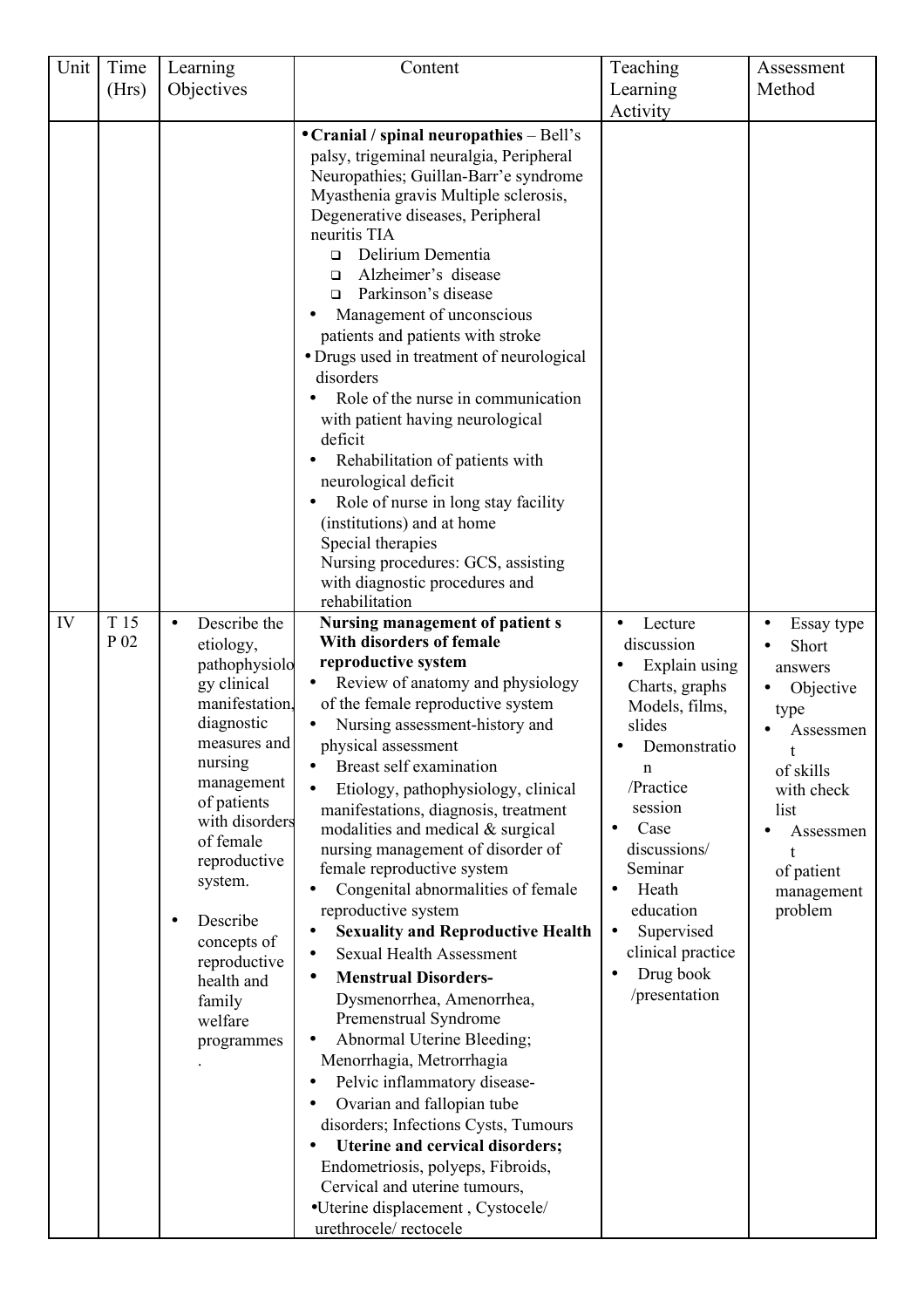| Unit | Time         | Learning                                                                                                                                                                                                        | Content                                                                                                                                                                                                                                                                                                                                                                                                                                                                                                                                                                                                                                                                                            | <b>Teaching Learning</b>                                                                                                                                                                                                                           | Assessment                                                                                                                                                   |
|------|--------------|-----------------------------------------------------------------------------------------------------------------------------------------------------------------------------------------------------------------|----------------------------------------------------------------------------------------------------------------------------------------------------------------------------------------------------------------------------------------------------------------------------------------------------------------------------------------------------------------------------------------------------------------------------------------------------------------------------------------------------------------------------------------------------------------------------------------------------------------------------------------------------------------------------------------------------|----------------------------------------------------------------------------------------------------------------------------------------------------------------------------------------------------------------------------------------------------|--------------------------------------------------------------------------------------------------------------------------------------------------------------|
|      | (Hrs)        | Objectives                                                                                                                                                                                                      |                                                                                                                                                                                                                                                                                                                                                                                                                                                                                                                                                                                                                                                                                                    | Activity                                                                                                                                                                                                                                           | Method                                                                                                                                                       |
|      |              |                                                                                                                                                                                                                 | Vaginal disorders; Infections and<br>Discharges, fistulas<br>Vulvur disorders; Infection, cysts,<br>Tumours<br>Diseases of breast Deformities<br><b>Infections Cysts and Tumours</b><br>Menopause and hormonal<br>replacement therapy<br>Infertility<br>Contraception; Temporary and<br>Permanent<br>Emergency contraception methods<br>Abortion-natural, medical and<br>surgical abortion-MTP Act<br>Toxic shock Syndrome<br>Injuries and trauma; sexual<br>violence<br>• Drugs used in treatment of<br>gynaecological disorders<br>Special therapies vaginal douche PAP<br>smear<br>• Nursing procedures assisting with<br>diagnostic and therapeutic procedures,<br>self examination of breast. |                                                                                                                                                                                                                                                    |                                                                                                                                                              |
| V    | T 08<br>P 02 | Describe the<br>etiology, patho<br>physiology,<br>clinical<br>manifestations,<br>diagnostic<br>measures and<br>nursing<br>management<br>of patients<br>with burns,<br>reconstructive<br>and cosmetic<br>surgery | <b>Nursing management of patients</b><br>With Burns, reconstructive and<br><b>Cosmetic surgery</b><br>Review of anatomy and physiology<br>of the skin and connective tissues<br>Nursing assessment-History and<br>physical examination & assessment<br>burns<br>Etiology, Classification,<br>pathophysiology, clinical<br>manifestations, diagnosis, treatment<br>modalities and medical & surgical and<br>nursing management of Burns with<br>special emphasis of fluid replacement<br>therapy.<br>• Types of surgeries<br>·Legal Issues, Rehabilitation<br>•Special therapies<br>•Psycho social aspects                                                                                          | Lecture<br>discussion<br>Explain using<br>Charts, graphs<br>Models, films,<br>slides<br>Demonstration<br>Practice session<br>Case<br>discussion/<br>Seminar<br>Health education<br>Supervised<br>clinical practice<br>•Drug book /<br>presentation | Essay type<br>Short<br>answers<br>Objective<br>type<br>Assessmen<br>t<br>of skills<br>with check<br>list<br>Assessmen<br>of patient<br>management<br>problem |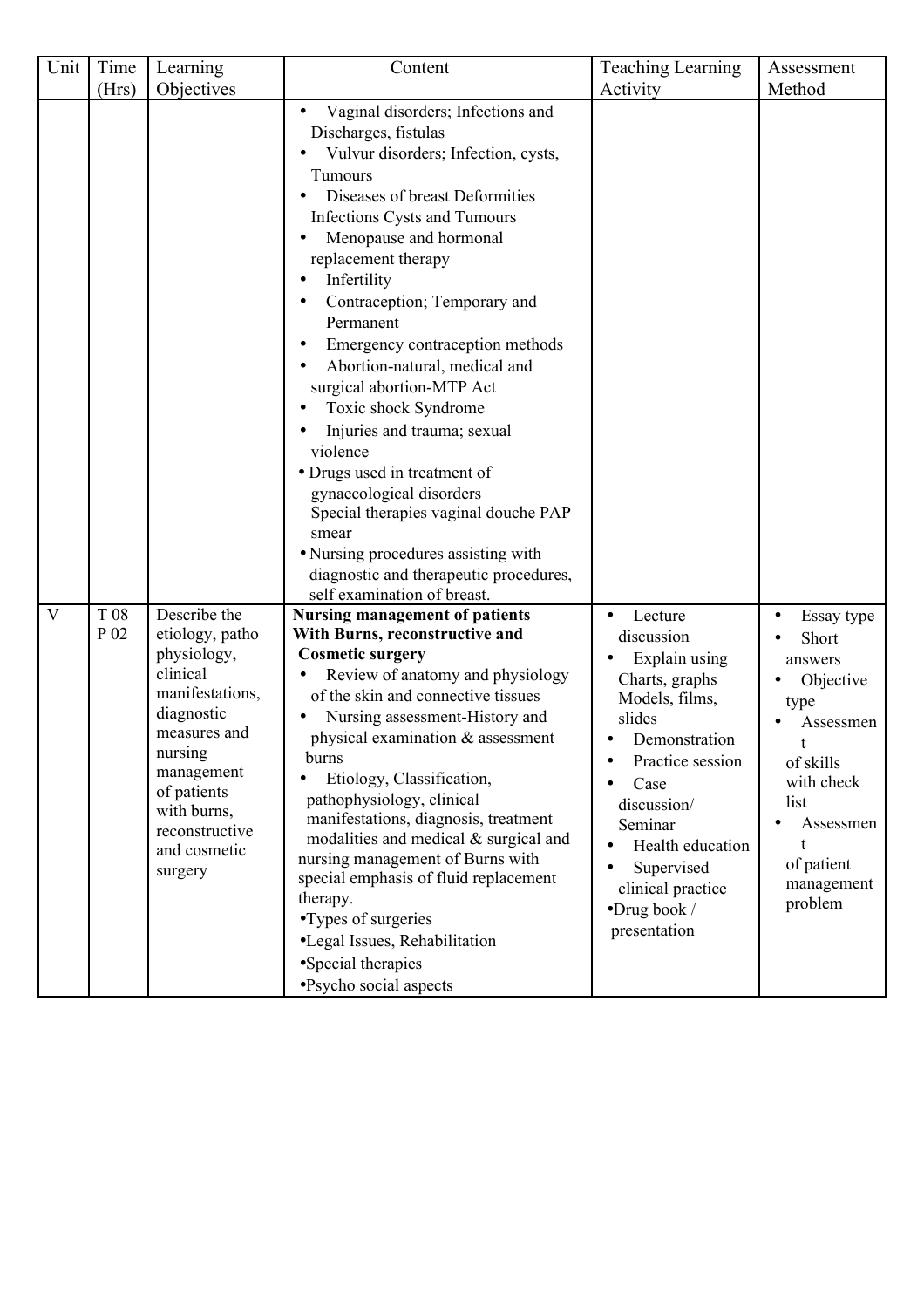| Unit | Time  | Learning                     | Content                                                        | <b>Teaching Learning</b>             | Assessment     |
|------|-------|------------------------------|----------------------------------------------------------------|--------------------------------------|----------------|
|      | (Hrs) | Objectives                   |                                                                | Activity                             | Method         |
| VI   | T 13  | Describe the                 | <b>Nursing management of patients</b>                          | Lecture                              | Essay type     |
|      | P 02  | etiology, patho              | With oncological conditions                                    | discussion                           | Short          |
|      |       | physiology,<br>clinical      | Structure & characteristics of                                 | Explain using<br>$\bullet$           | answers        |
|      |       | manifestations,              | normal & cancer cells                                          | Charts, graphs                       | Objective      |
|      |       | diagnostic                   | Nursing Assessment-history and<br>physical assessment          | models, films,                       | type           |
|      |       | manifestations,              | Prevention, Screening for early                                | slides<br>Demonstration<br>$\bullet$ | Assessmen      |
|      |       | diagnostic                   | detection, warning signs of cancer                             | Practice session                     | t<br>of skills |
|      |       | measures and                 | Common malignancies of various                                 | Case<br>$\bullet$                    | with check     |
|      |       | nursing                      | body system; Brain Oral cavity,                                | discussion/                          | list           |
|      |       | management<br>of patients    | larynx lung liver stomach and colon,                           | Seminar                              | Assessmen      |
|      |       | with oncology                | breast cervix, ovary, uterus, renal,                           | Health education                     | t              |
|      |       |                              | bladder, prostate leukemias and                                | Supervised<br>$\bullet$              | of patient     |
|      |       |                              | lymphomas, Oncological emergencies.<br>Epidemiology, etiology, | clinical practice                    | management     |
|      |       |                              | classifications, pathophysiology,                              | Drug book                            | problem        |
|      |       |                              | staging, clinical manifestations,                              | /presentation                        |                |
|      |       |                              | diagnosis treatment modalities and                             |                                      |                |
|      |       |                              | medical, surgical & nursing                                    |                                      |                |
|      |       |                              | management of malignant diseases                               |                                      |                |
|      |       |                              | Treatment Modalities -                                         |                                      |                |
|      |       |                              | Immunotherapy Chemotherapy,                                    |                                      |                |
|      |       |                              | Gene therapy Stem cell & Bone<br>Marrow transplants.           |                                      |                |
|      |       |                              | Surgical interventions<br>$\bullet$                            |                                      |                |
|      |       |                              | Psychosocial aspects of cancer<br>$\bullet$                    |                                      |                |
|      |       |                              | Rehabilitation & Palliative care                               |                                      |                |
|      |       |                              | Management – nutritional support<br>$\bullet$                  |                                      |                |
|      |       |                              | Home care, Hospice care, Stoma care                            |                                      |                |
|      |       |                              | Psycho social aspects                                          |                                      |                |
|      |       |                              | Assisting with diagnostic and                                  |                                      |                |
|      |       |                              | therapeutic procedures                                         |                                      |                |
| VII  | 10    | Describe                     | Nursing management of patient in                               | Lecture                              |                |
|      |       | organization                 | <b>EMERGENCY &amp; DISASTER</b><br>situations                  | discussion                           |                |
|      |       | of emergency<br>and disaster | Concepts and principles of Disaster                            | Explain using<br>$\bullet$           |                |
|      |       | care services                | <b>Nursing</b>                                                 | Charts, graphs<br>Models, films,     |                |
|      |       |                              | Causes and types of disaster:                                  | slides                               |                |
|      |       | Describe<br>٠                | Natural and man-made Earthquakes,                              | Demonstration                        |                |
|      |       | the                          | floods, epidemics, Cyclones fire,                              | Practice session                     |                |
|      |       | role of nurse                | Explosion, Accidents Violence,                                 | Case<br>$\bullet$                    |                |
|      |       | in disaster                  | Terrorism; Bio-chemical war                                    | discussion/Seminar                   |                |
|      |       | management                   | Policies related to emergency/<br>disaster                     | Health education                     |                |
|      |       | Describe                     | Management; International, national,                           | Supervised                           |                |
|      |       | the                          | state, institutional                                           | clinical practice                    |                |
|      |       | role of nurse                | Disaster preparedness: Team,<br>$\bullet$                      |                                      |                |
|      |       | in                           | guidelines, protocols, equipments,                             |                                      |                |
|      |       | management                   | resources Coordination and                                     |                                      |                |
|      |       | of Emergencies               | involvement of community, various-                             |                                      |                |
|      |       |                              | government departments, non-<br>government.                    |                                      |                |
|      |       |                              |                                                                |                                      |                |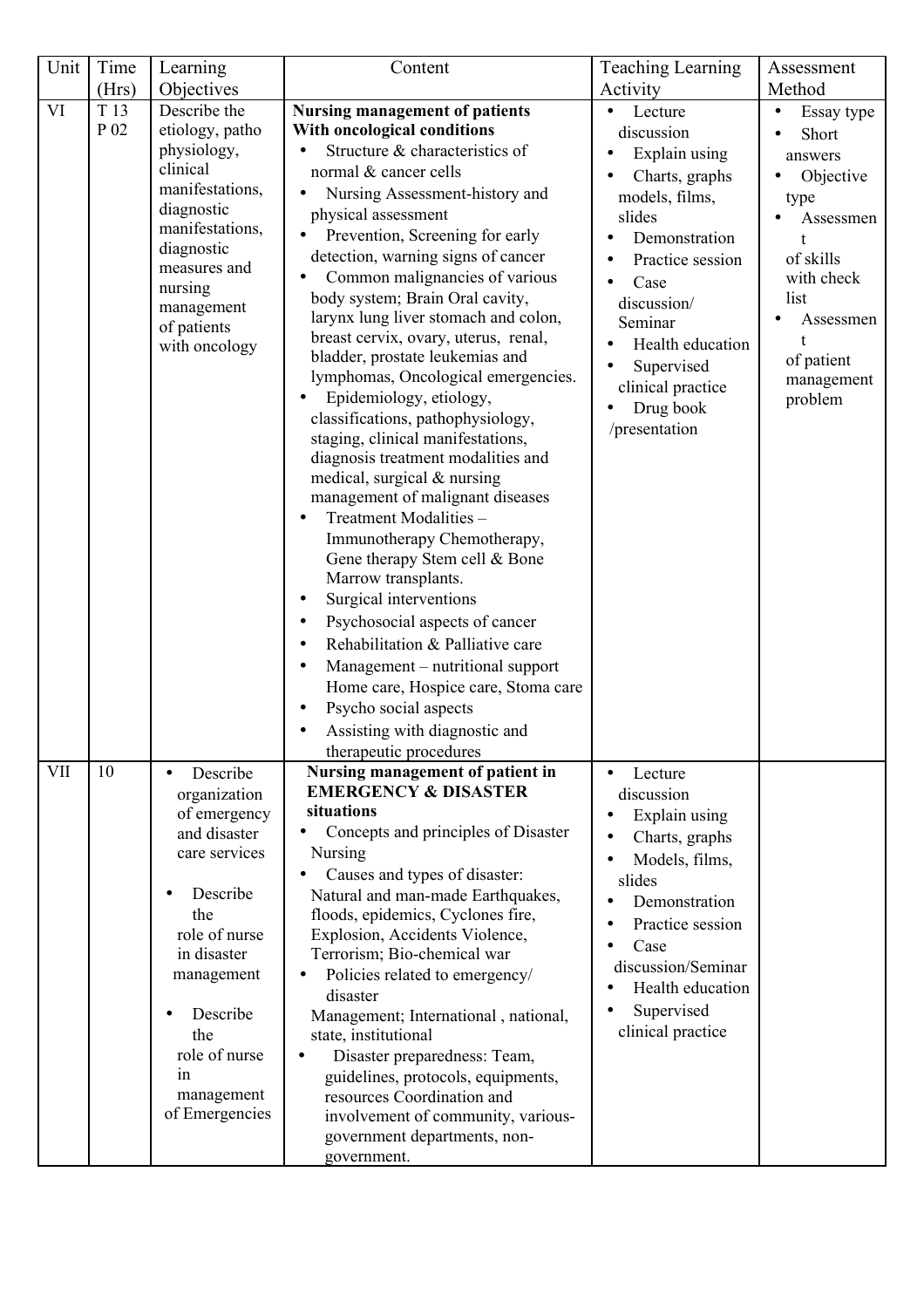| Unit | Time  | Learning   | Content                                                                     | <b>Teaching Learning</b> | Assessment |
|------|-------|------------|-----------------------------------------------------------------------------|--------------------------|------------|
|      | (Hrs) | Objectives |                                                                             | Activity                 | Method     |
|      |       |            | organizations and International                                             | Disaster                 | Essay type |
|      |       |            | agencies                                                                    | management               | Short      |
|      |       |            | Role of nurse in disaster                                                   | drills                   | answers    |
|      |       |            | management<br>Legal aspects of disaster nursing                             | Drug book                | Objective  |
|      |       |            | Impact on Health and after effects;                                         | /presentation            | type       |
|      |       |            | post Traumatic Stress Disorder                                              |                          | Assessmen  |
|      |       |            | Rehabilitation; physical,                                                   |                          | of skills  |
|      |       |            | psychosocial                                                                |                          | with check |
|      |       |            | Social, Financial, Relocation                                               |                          | list       |
|      |       |            | <b>Emergency Nursing</b>                                                    |                          | Assessmen  |
|      |       |            | Concept, priorities principle and                                           |                          |            |
|      |       |            | Scope of emergency nursing                                                  |                          | of patient |
|      |       |            | Organization of emergency                                                   |                          | management |
|      |       |            | services: physical setup, staffing,                                         |                          | problem    |
|      |       |            | equipment and supplies, protocols,<br>Concepts of triage and role of triage |                          |            |
|      |       |            | nurse                                                                       |                          |            |
|      |       |            | Coordination and involvement of                                             |                          |            |
|      |       |            | different departments and facilities                                        |                          |            |
|      |       |            | Nursing Assessment-History and                                              |                          |            |
|      |       |            | physical assessment                                                         |                          |            |
|      |       |            | Etiology, pathophysiology, clinical                                         |                          |            |
|      |       |            | manifestations, diagnosis, treatment                                        |                          |            |
|      |       |            | modalities and medical & surgical                                           |                          |            |
|      |       |            | nursing management of patient with<br>medical and surgical Emergency        |                          |            |
|      |       |            | Principles of emergency                                                     |                          |            |
|      |       |            | management                                                                  |                          |            |
|      |       |            | Common Emergencies;                                                         |                          |            |
|      |       |            | <b>Respiratory Emergencies</b>                                              |                          |            |
|      |       |            | <b>Cardiac Emergencies</b>                                                  |                          |            |
|      |       |            | Shock and Haemorrhage                                                       |                          |            |
|      |       |            | Pain<br>$\bullet$                                                           |                          |            |
|      |       |            | Poly-Trauma, road accidents, crush                                          |                          |            |
|      |       |            | Injuries, wound                                                             |                          |            |
|      |       |            | <b>Bites</b>                                                                |                          |            |
|      |       |            | Poisoning; Food, Gas, Drugs &                                               |                          |            |
|      |       |            | chemical poisoning                                                          |                          |            |
|      |       |            | Seizures                                                                    |                          |            |
|      |       |            | Thermal Emergencies; Heat stroke                                            |                          |            |
|      |       |            | & Cold injuries                                                             |                          |            |
|      |       |            | Pediatric Emergencies<br>٠                                                  |                          |            |
|      |       |            | <b>Psychiatric Emergencies</b><br>$\bullet$                                 |                          |            |
|      |       |            | <b>Obstetrical Emergences</b><br>$\bullet$                                  |                          |            |
|      |       |            | Violence, Abuse, Sexual assault<br>$\bullet$                                |                          |            |
|      |       |            | Cardio pulmonary Resuscitation                                              |                          |            |
|      |       |            | Crisis Intervention<br>$\bullet$                                            |                          |            |
|      |       |            | Role of the nurse; Communication                                            |                          |            |
|      |       |            | And inter personal Relation<br>Medico-legal Aspects;                        |                          |            |
|      |       |            |                                                                             |                          |            |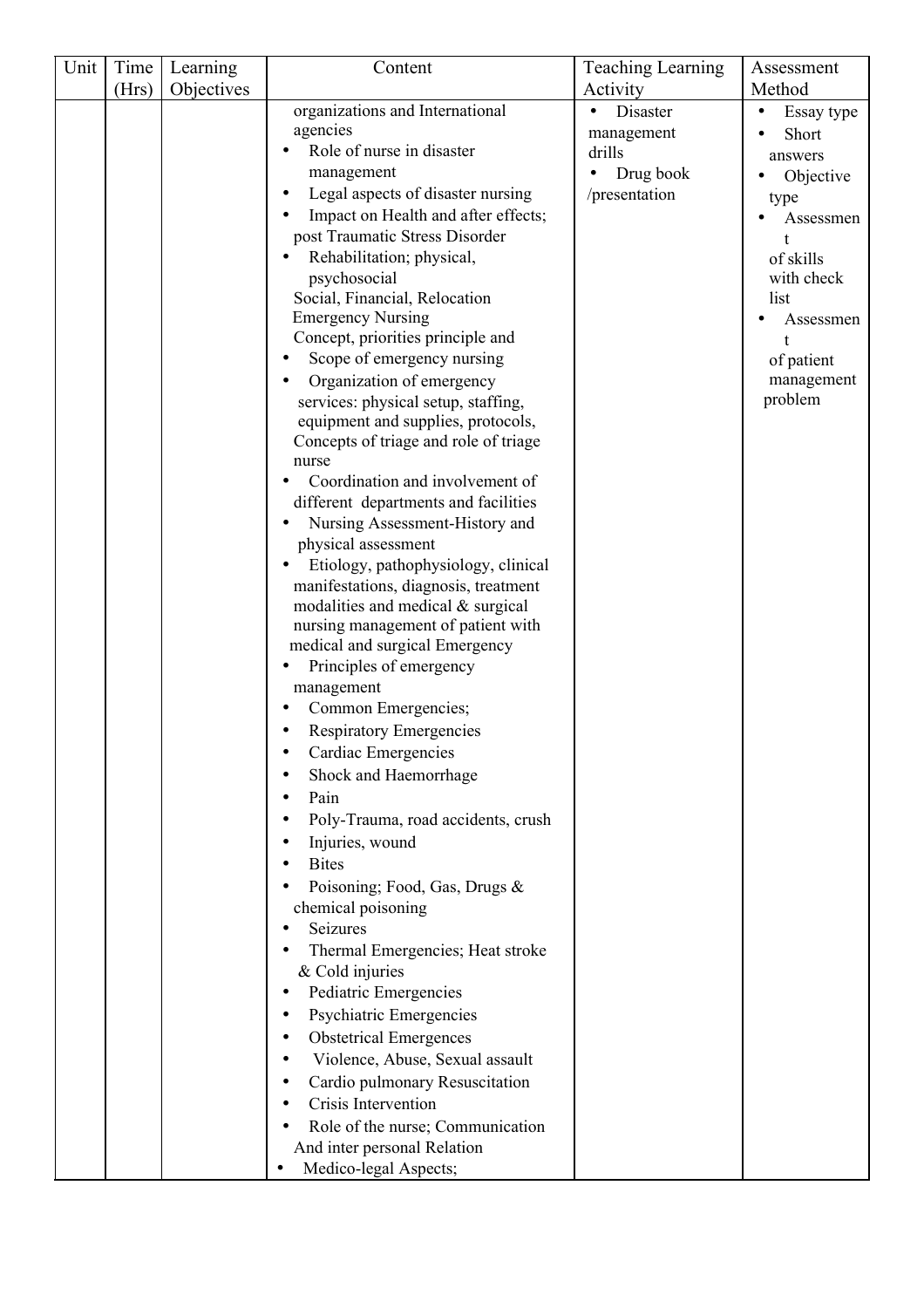| (Hrs)<br><b>VIII</b><br>10 | Objectives<br>Explain the                                                                                                                             |                                                                                                                                                                                                                                                                                                                                                                                                                                                                                                                                                                                                                                                                                                                                                                                                        | Activity                                                                                                                                                                                                                                                                              | Method                                                                                                                                                                 |
|----------------------------|-------------------------------------------------------------------------------------------------------------------------------------------------------|--------------------------------------------------------------------------------------------------------------------------------------------------------------------------------------------------------------------------------------------------------------------------------------------------------------------------------------------------------------------------------------------------------------------------------------------------------------------------------------------------------------------------------------------------------------------------------------------------------------------------------------------------------------------------------------------------------------------------------------------------------------------------------------------------------|---------------------------------------------------------------------------------------------------------------------------------------------------------------------------------------------------------------------------------------------------------------------------------------|------------------------------------------------------------------------------------------------------------------------------------------------------------------------|
|                            |                                                                                                                                                       |                                                                                                                                                                                                                                                                                                                                                                                                                                                                                                                                                                                                                                                                                                                                                                                                        |                                                                                                                                                                                                                                                                                       |                                                                                                                                                                        |
|                            | concept and<br>problems of<br>aging<br>Describe<br>nursing care<br>of the elderly                                                                     | Nursing care of the elderly<br>Nursing Assessment-History<br>and<br>physical assessment<br>Ageing;<br>Demography; Myths and<br>realities<br>Concepts and theories of<br>ageing<br>Cognitive Aspects of Ageing<br>Normal biological ageing<br>٠<br>Age related body systems<br>changes<br>Psychosocial Aspects of Aging<br>Medications and elderly<br>$\bullet$<br>Stress & coping in older adults<br>Common Health problems &<br>Nursing Management;<br>Cardiovascular, Respiratory,<br>Musculoskeletal,<br>Endocrine, genito-urinary,<br>gastrointestinal<br>Neurological, Skin and other<br>Sensory organs                                                                                                                                                                                           | Lecture<br>discussion<br>Explain using<br>Charts, graphs<br>Models, films,<br>slides<br>Demonstration<br>Practice session<br>Case<br>$\bullet$<br>discussion/Seminar<br>Health education<br>Supervised<br>clinical practice<br>Drug book<br>/presentation<br>Visit to old age<br>home | Essay type<br>$\bullet$<br>Short<br>answers<br>Objective<br>type<br>Assessment<br>of skills<br>with check<br>list<br>Assessment<br>of patient<br>management<br>problem |
| T 10<br>IX<br>P 05         | Describe<br>$\bullet$<br>organization<br>of critical<br>care units<br>management<br>role of nurse<br>in<br>management<br>of patients<br>critical care | Psychosocial and Sexual<br>٠<br>Abuse of elderly<br>Role of nurse for care of<br>elderly:<br>ambulation, nutritional,<br>communicational, psychosocial<br>and spiritual<br>Role of nurse for caregivers of<br>elderly<br>Role of family and formal and<br>non formal caregivers Use of<br>aids and prosthesis (hearing aids,<br>dentures,<br>Legal & Ethical Issues<br>Provisions and Programmes of<br>elderly; Privileges. Community<br>programs and health services;<br>Home and institutional care<br><b>Nursing management of patient</b><br>in critical care units<br>Nursing Assessment-History<br>and<br>Physical assessment<br>Classification<br>Principles of critical care<br>nursing<br>Organization; physical setup,<br>Policies, staffing norms,<br>Protocols, equipment and<br>$\bullet$ | Lecture<br>$\bullet$<br>discussion<br>Explain using<br>Charts, graphs<br>Models, films,<br>slides<br>Demonstration<br>Role plays<br>$\bullet$<br>counseling<br>Practice session<br>$\bullet$<br>Case                                                                                  | Essay type<br>Short<br>answers<br>Objective<br>type<br>Assessment<br>of skills<br>with check<br>list<br>Assessment<br>of patient                                       |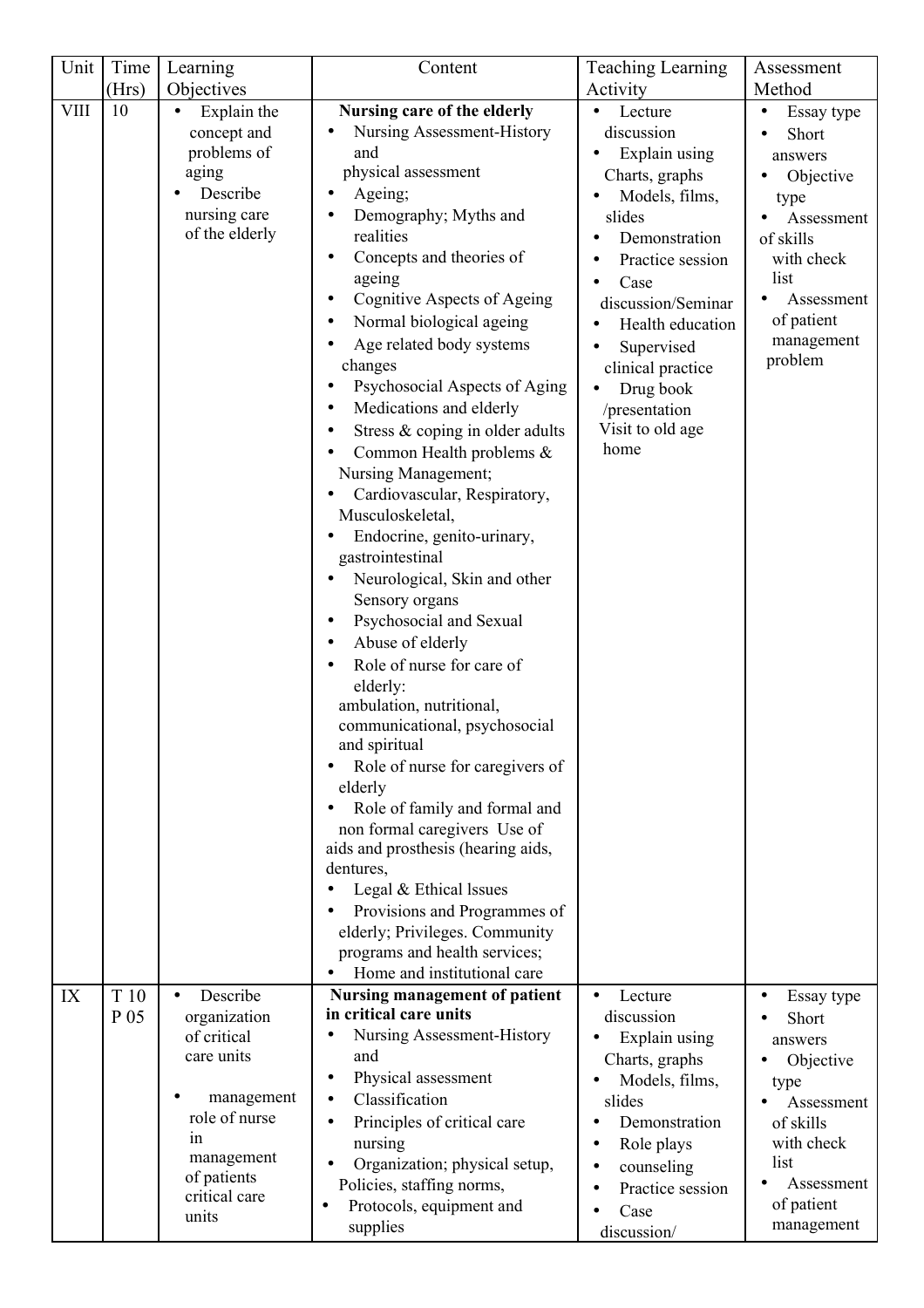|  |  | Special equipments;<br>ventilators, cardiac monitors,<br>defibrillators, | Seminar | problem |
|--|--|--------------------------------------------------------------------------|---------|---------|
|  |  | Resuscitation equipments                                                 |         |         |
|  |  | Infection Control protocols                                              |         |         |

| Unit | Time  | Learning                                                                                                                                                                                                                        | Content                                                                                                                                                                                                                                                                                                                                                                                                                                                                                                                                                     | <b>Teaching Learning</b>                                                                      | Assessment |
|------|-------|---------------------------------------------------------------------------------------------------------------------------------------------------------------------------------------------------------------------------------|-------------------------------------------------------------------------------------------------------------------------------------------------------------------------------------------------------------------------------------------------------------------------------------------------------------------------------------------------------------------------------------------------------------------------------------------------------------------------------------------------------------------------------------------------------------|-----------------------------------------------------------------------------------------------|------------|
|      | (Hrs) | Objectives                                                                                                                                                                                                                      | Nursing management of<br>critically<br>ill patient;<br>Monitoring of critically ill<br>patient<br>CPR-Advance Cardiac life<br>support<br>Treatments and procedures.<br>٠<br><b>Transitional care</b><br><b>Ethical and Legal Aspects</b><br>Communication with patient and<br>family<br>Intensive care records<br>Crisis Intervention<br>$\bullet$<br>Death and Dying-coping with<br>Drugs used in critical care unit<br>Nursing procedures; Monitoring<br>of<br>patients in, assisting in therapeutic<br>and diagnostic procedures, CPR,<br><b>ACLS</b>    | Activity<br>Health education<br>Supervised<br>clinical practice<br>Drug book<br>/presentation | Method     |
| X    | 8     | Describe the<br>$\bullet$<br>etiology, patho-<br>physiology,<br>clinical<br>manifestations,<br>assessment,<br>diagnostic<br>measures and<br>management of<br>patients with<br>occupational<br>and industrial<br>health disorder | <b>Nursing management of patients</b><br>adults including elderly with<br>occupational and industrial<br>disorders<br>Nursing Assessment-History and<br>physical assessment<br>Etiology, pathophysiology,<br>clinical<br>manifestations, diagnosis,<br>diagnosis, treatment modalities and<br>medical $&$ surgical nursing<br>management of occupational and<br>industrial health disorders<br>Role of nurse<br>Special therapies, alternative<br>therapies<br>Nursing procedures<br>Drugs used in treatment of<br>Occupational and industrial<br>disorders |                                                                                               |            |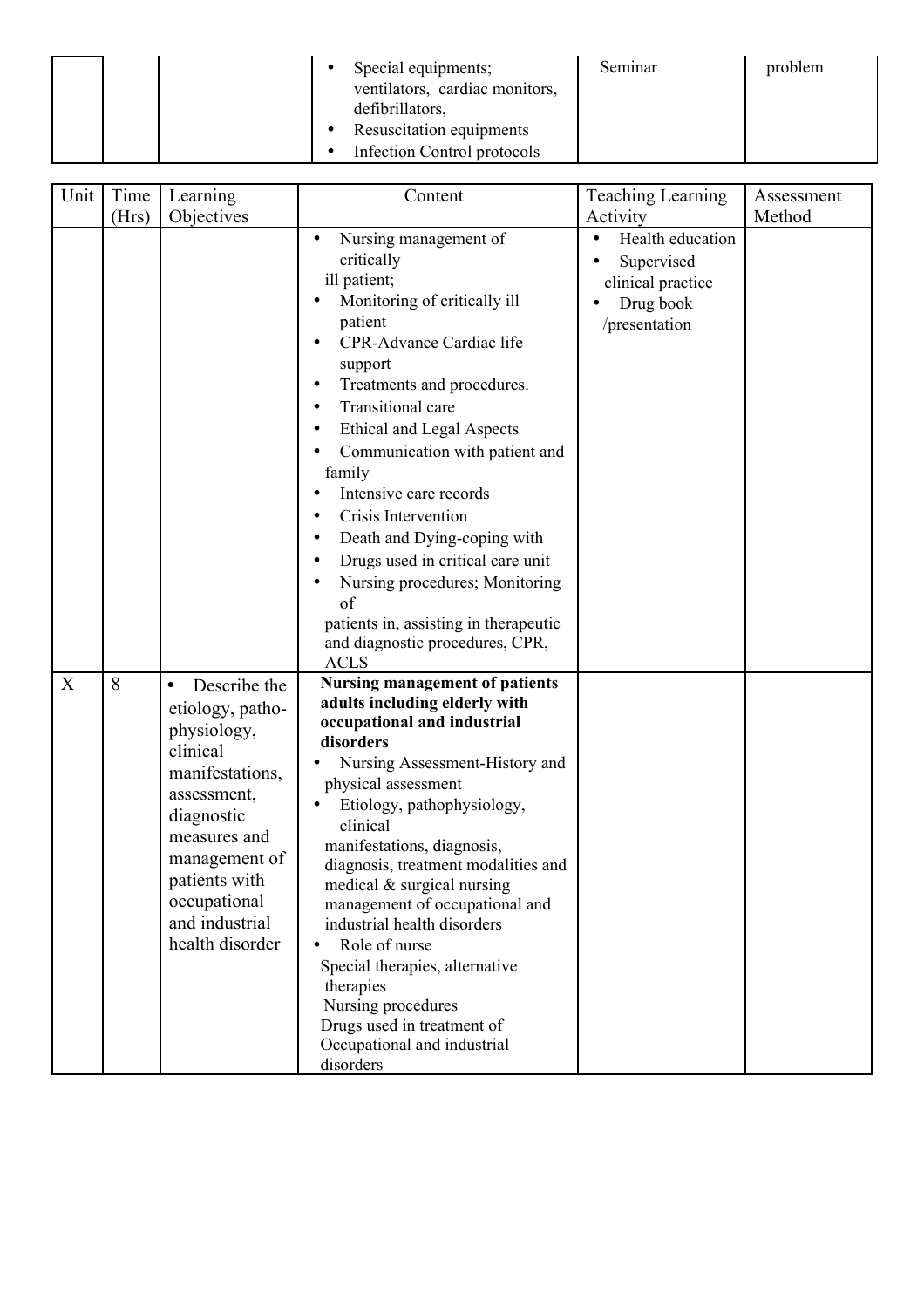#### **Student References –**

- 1. Black J.M. Hawk, J.H. (2005) Medical Surgical Nursing Clinical Management for Positive Outcomes. (7<sup>th</sup>ed) Elsevier.
- 2. Brunner S. B., Suddarth D.S. The Lippincott Manual of Nursing practice J.B.Lippincott. Philadelphia.

#### **Suggested references**

- 1. Lewis, Heitkemper&Dirksen (2000) Medical Surgical Nursing Assessment and Management of Clinical Problem (6<sup>th</sup>ed) Mosby.
- 2. Black J.M. Hawk, J.H. (2005) Medical Surgical Nursing Clinical Management for Positive Outcomes. (7<sup>th</sup>ed) Elsevier.
- 3. . Brunner S. B., Suddarth D.S. The Lippincott Manual of Nursing practice J.B.Lippincott. Philadelphia.
- 4. Colmer R.M. (1995) Moroney's Surgery for Nurses  $(16<sup>th</sup>ed) ELBS$ .
- 5. 5. Shah N.S. (2003) A P I textbook of Medicine, The Association of Physicians of India Mumbai.
- 6. Satoskar R.S., Bhandarkar S.D. & Rege N.N. (2003) Pharmacology and Pharmacotherapeutics (19 th ed) Popular Prakashan, Mumbai.
- 7. Phipps W.J., Long C.B. & Wood N.F. (2001) Shaffer's Medical Surgical Nursing B.T.Publication Pvt. Ltd. New Delhi.
- 8. 11 Haslett C., Chilvers E.R., Hunder J.A.A. &Boon, N.A. (1999) Davidson's Principles and Practice of Medicine (18<sup>th</sup>ed) Churchill living stone. Edinburgh.
- 9. 13 Walsh M. (2002) Watson's Clinical Nursing and Related Sciences (6thed) Bailliere Tindall Edinburgh.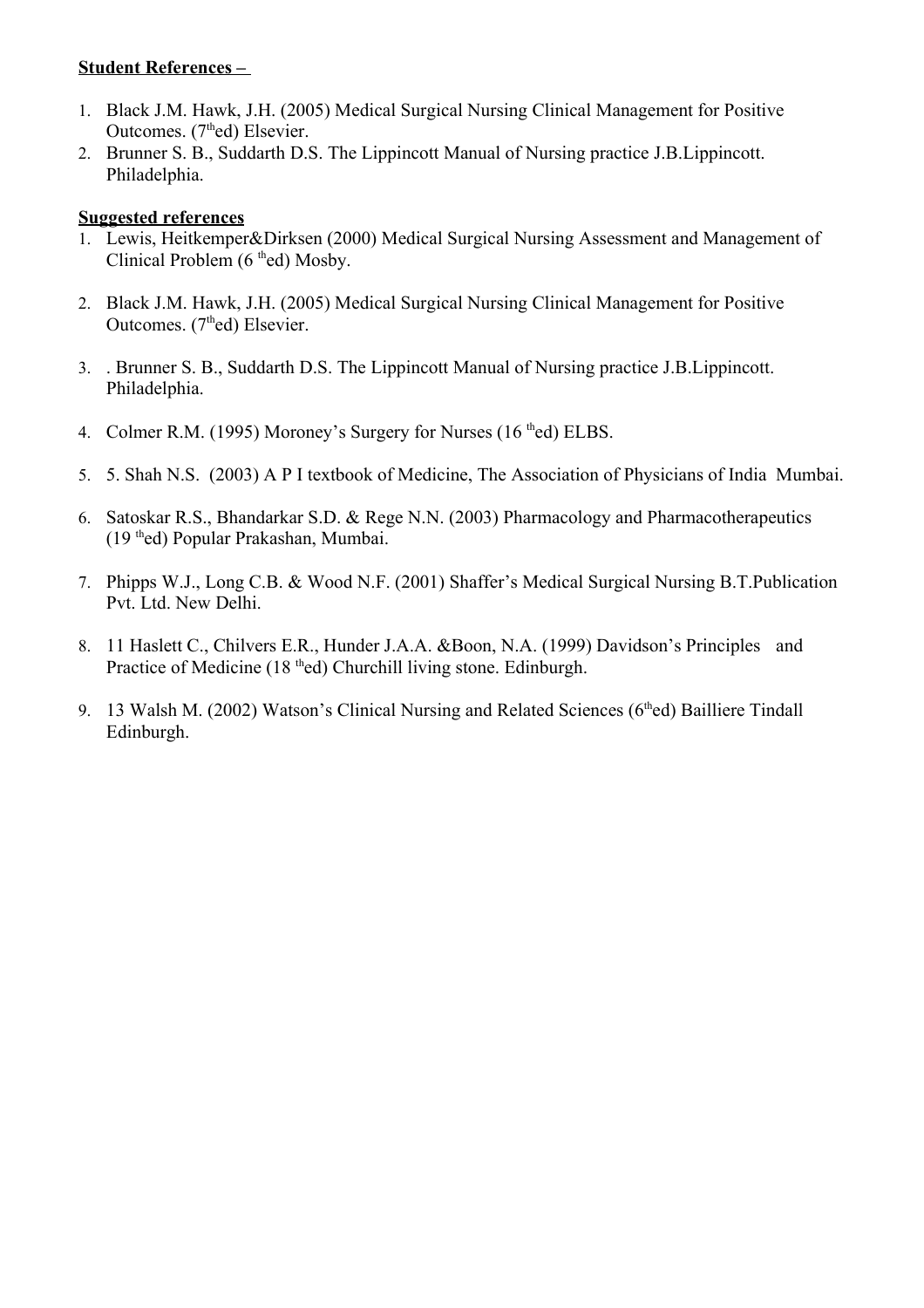## **PRACTICAL**

#### **Practical –270 hrs**

| Areas             | Duration<br>(inwks) | Objectives<br>Posting                                                                                                           | Skills to be<br>developed                                                                                                                                                                                                                                                                   | Assignments                                                                                                                                                                         | Assessment<br>Method                                                                                                                                                                                           |
|-------------------|---------------------|---------------------------------------------------------------------------------------------------------------------------------|---------------------------------------------------------------------------------------------------------------------------------------------------------------------------------------------------------------------------------------------------------------------------------------------|-------------------------------------------------------------------------------------------------------------------------------------------------------------------------------------|----------------------------------------------------------------------------------------------------------------------------------------------------------------------------------------------------------------|
| <b>ENT</b>        | 1                   | provide<br>$\bullet$<br>care<br>to patients<br>with ENT<br>disorders<br>counsel and<br>educate<br>patient and<br>families       | perform examination<br>of ear, nose and throat<br>Assist with<br>diagnostic<br>procedures<br>Assist with<br>therapeutic<br>procedures<br>Instillation of drops<br>Perform/assist with<br>irrigations.<br>Apply ear bandage<br>Perform tracheotomy<br>care<br>Teach patients and<br>Families | Provide care<br>to $2-3$<br>assigned<br>patients<br>Nursing care<br>plan-1<br>Observation<br>reports of<br><b>OPD</b><br>Maintain<br>drug<br>book                                   | Assess each<br>sill with<br>checklist<br>Assess<br>performance<br>with rating<br>scale<br>Evaluation<br>of<br>observation<br>report of OPD<br>Completion<br>of<br>activity record                              |
| Ophtha-<br>mology | $\mathbf{1}$        | Provide<br>$\bullet$<br>care<br>to patients<br>with Eye<br>disorders<br>Counsel<br>and<br>educate<br>patient and<br>families    | Perform examination<br>of eye<br>Assist with diagnostic<br>procedures<br>Assist with<br>therapeutic<br>procedures<br>Perform/assist with<br>Irrigations.<br>Apply eye bandage<br>Apply eye drops/<br>ointments<br>Assist with foreign<br>body removal.<br>Teach patients and<br>Families    | Provide care<br>$\bullet$<br>to $2-3$<br>assigned<br>patients<br>Nursing care<br>plan-1<br>Observation<br>reports of<br>OPD & Eye<br>bank<br>Maintain<br>drug<br>book               | Assess each<br>$\bullet$<br>skill with<br>checklist<br>Assess<br>performance<br>with rating<br>scale<br>Evaluation<br>of<br>observation<br>report of<br>OPD/Eye<br>bank<br>Completion<br>of<br>activity record |
| Neurology         | $\overline{2}$      | provide<br>$\bullet$<br>care<br>to patients with<br>neurological<br>disorders<br>counsel and<br>educate patient<br>and families | Perform Neurological<br>Examination<br>$\bullet$<br>Use Glasgow coma<br>scale<br>Assist with diagnostic<br>procedures<br>Assist with<br>therapeutic<br>procedures<br>Teach patient &<br>families<br>Participate in<br>Rehabilitation program                                                | Provide care<br>to assigned 2-3<br>patients with<br>neurological<br>disorders<br>Case<br>study/Case<br>presentation-1<br>Maintains<br>$\bullet$<br>drug book<br>Heath<br>Teaching-1 | Assess each<br>$\bullet$<br>skill with<br>checklist<br>Assess<br>$\bullet$<br>performance<br>with rating<br>scale<br>Evaluation<br>of<br>case study $\&$<br>health<br>Completion<br>of<br>activity record      |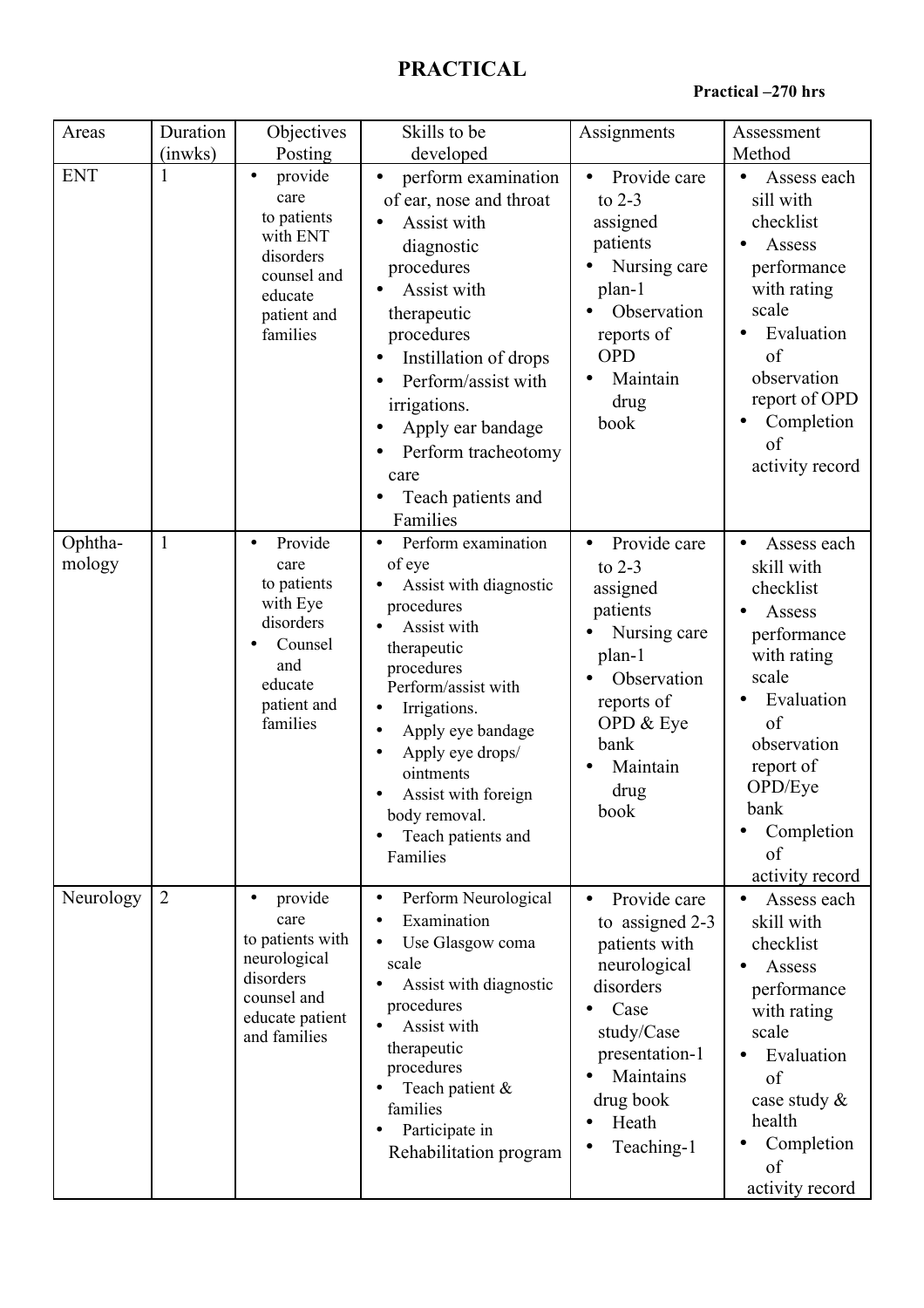| Areas                | Duration     | Objectives                                                                                                                   | Skills to be                                                                                                                                                                                                                                                                                                                                                                                                                                          | Assignments                                                                                                                                         | Assessment                                                                                                                                                                                               |
|----------------------|--------------|------------------------------------------------------------------------------------------------------------------------------|-------------------------------------------------------------------------------------------------------------------------------------------------------------------------------------------------------------------------------------------------------------------------------------------------------------------------------------------------------------------------------------------------------------------------------------------------------|-----------------------------------------------------------------------------------------------------------------------------------------------------|----------------------------------------------------------------------------------------------------------------------------------------------------------------------------------------------------------|
|                      | (inwks)      | Posting                                                                                                                      | developed                                                                                                                                                                                                                                                                                                                                                                                                                                             |                                                                                                                                                     | Method                                                                                                                                                                                                   |
| Gynecolo<br>gy ward  | $\mathbf{1}$ | Provide<br>care<br>to patients<br>with<br>gynecological<br>disorders<br>Counsel<br>and<br>educate<br>patient and<br>families | Assist with<br>$\bullet$<br>gynecological<br>Examination<br>$\bullet$<br>Assist with diagnostic<br>$\bullet$<br>procedures<br>Assist with<br>$\bullet$<br>therapeutic<br>procedures<br>Teach patients<br>families<br>Teaching self Breast<br>٠<br>Examination<br>$\bullet$<br><b>Assist with PAP</b><br>$\bullet$<br>Smear collection.                                                                                                                | Provide care<br>$\bullet$<br>to $2-3$<br>assigned<br>patients<br>Nursing<br>care<br>plan-1<br>Maintain<br>drug<br>book                              | Assess each<br>$\bullet$<br>skill with<br>checklist<br>Assess<br>performance<br>with rating<br>scale<br>Evaluation of<br>observation<br>report of<br>OPD/Eye<br>bank<br>Completion of<br>activity record |
| <b>Burns</b><br>Unit | $\mathbf{1}$ | Provide care                                                                                                                 | Assessment of the<br>burns patient<br>Percentage of burns<br>Degree of burns.<br>Fluid & electrolyte<br>replacement therapy<br>Assess<br>Calculate<br>Replace<br>٠<br>Record<br>intake/output<br>Care of Burn wounds<br><b>Bathing</b><br>Dressing<br>$\bullet$<br>Perform active &<br>passive exercises<br>Practice asepsis<br>$\bullet$<br>surgical asepsis<br>Counsel & Teach<br>patients and families<br>Participate in<br>rehabilitation program | Provide care<br>$\bullet$<br>to<br>1-2 assigned<br>patients<br><b>Nursing</b><br>care<br>paln-1<br>Observation<br>report of<br><b>Burns</b><br>unit | activity record                                                                                                                                                                                          |
| Oncology             | $\mathbf{1}$ | provide<br>care<br>to patients<br>with cancer<br>counsel and<br>educate<br>patient and<br>families                           | Screen for common<br>cancers-TNM<br>classification<br>Assist with diagnostic<br>٠<br>procedures<br><b>Biopsies</b><br>Pap smear<br>Bone-marrow<br>aspiration<br><b>Breast examination</b><br>$\bullet$<br>Assist with<br>٠<br>Therapeutic<br>Participates<br>$\bullet$<br>Participates in various<br>modalities of<br>treatment                                                                                                                       | Provide care<br>to $2-3$<br>assigned<br>patients<br>Nursing<br>care<br>$Plan-1$<br>Observation<br>report of<br>cancer unit                          | Assess each<br>skill with<br>checklist<br>Assess<br>performance<br>with rating<br>scale<br>Evaluation of<br>$\bullet$<br>Care plan and<br>observation<br>report<br>Completion of<br>activity record      |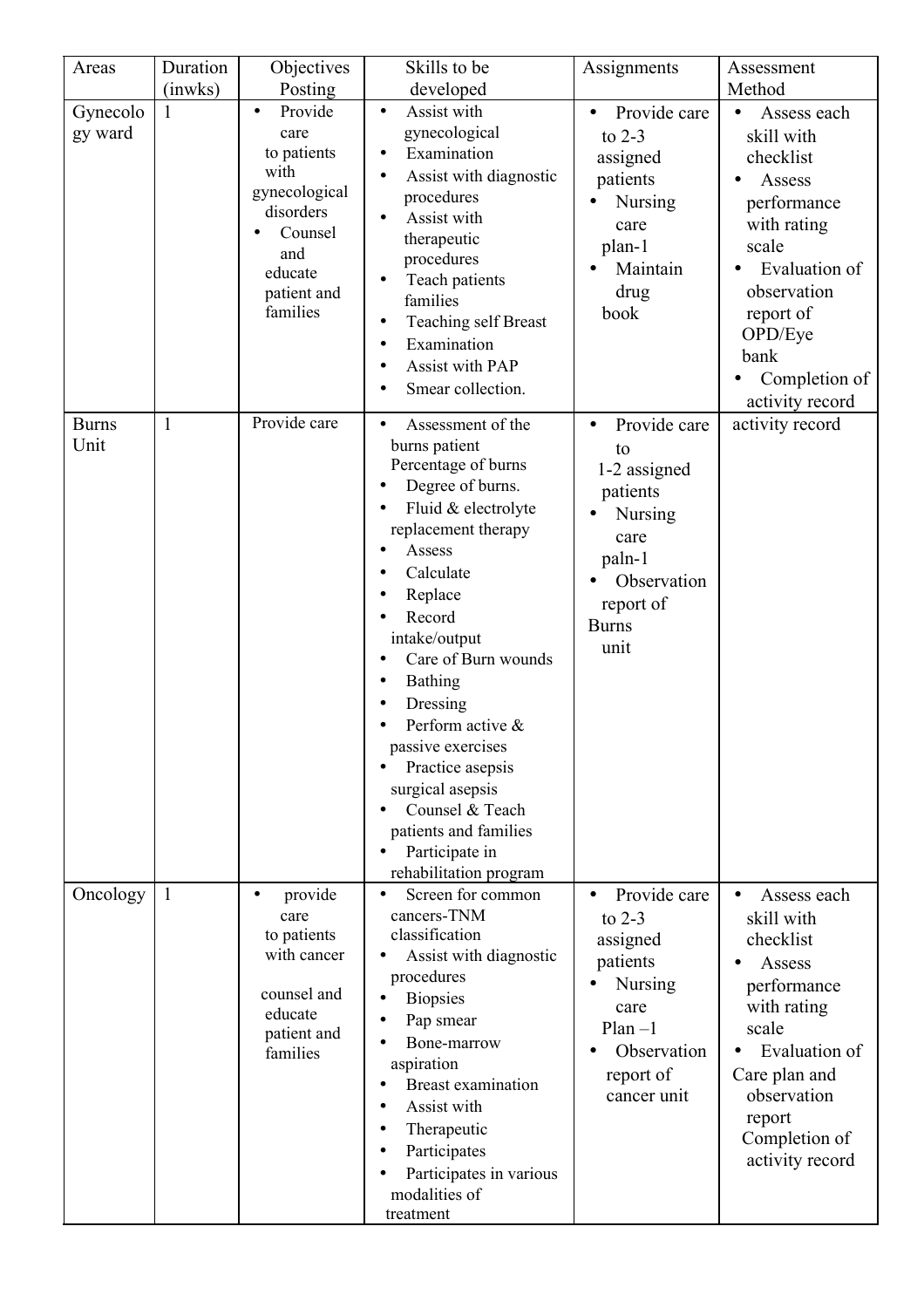| Areas                    | Duration       | Objectives                                                                                                               | Skills to be                                                                                                                                                                                                                                                                                                                                                                                                                                                                                                                                                                                                                                                                                                                                                                                                            | Assignments                                                                                                                    | Assessment                                                                                                                                                                                                |
|--------------------------|----------------|--------------------------------------------------------------------------------------------------------------------------|-------------------------------------------------------------------------------------------------------------------------------------------------------------------------------------------------------------------------------------------------------------------------------------------------------------------------------------------------------------------------------------------------------------------------------------------------------------------------------------------------------------------------------------------------------------------------------------------------------------------------------------------------------------------------------------------------------------------------------------------------------------------------------------------------------------------------|--------------------------------------------------------------------------------------------------------------------------------|-----------------------------------------------------------------------------------------------------------------------------------------------------------------------------------------------------------|
|                          | (inwks)        | Posting                                                                                                                  | Developed                                                                                                                                                                                                                                                                                                                                                                                                                                                                                                                                                                                                                                                                                                                                                                                                               |                                                                                                                                | Method                                                                                                                                                                                                    |
|                          |                |                                                                                                                          | Chemotherapy<br>$\bullet$<br>Radiotherapy<br>$\bullet$<br>Pain management<br>$\bullet$<br>Stomaltherapy<br>٠<br>Hormonal therapy<br>$\bullet$<br>Immuno therapy<br>$\bullet$<br>Gene therapy<br>$\bullet$<br>Alternative therapy<br>Participate in<br>palliative care<br>Counsel and teach<br>patients families                                                                                                                                                                                                                                                                                                                                                                                                                                                                                                         |                                                                                                                                |                                                                                                                                                                                                           |
| Critical<br>Care<br>unit | $\overline{2}$ | provide<br>$\bullet$<br>care<br>to critically ill<br>patients<br>counsel and<br>families for<br>grief and<br>bereavement | Monitoring of patients<br>$\bullet$<br>in ICU<br>Maintain flow sheet<br>$\bullet$<br>Care of patient on<br>ventilators<br>Perform Endotracheal<br>suction<br>Demonstrates use of<br>ventilators, cardiac<br>monitors etc.<br>Collect specimens and<br>interprets ABG analysis<br>Assist with arterial<br>$\bullet$<br>puncture<br>Maintain CVP line<br>$\bullet$<br>Pulse oximetry<br>$\bullet$<br><b>CPR-ALS</b><br>$\bullet$<br>Defibrillators<br>Pace makers<br>Bag-m ask ventilation<br>Emergency tray/<br>trolly-Crash Cart<br>Administration of<br>drugs infusion pump<br>Epidural<br>Intra thecal<br>$\bullet$<br>Intracardiac<br>Total parenteral<br>therapy<br>Chest physiotherapy<br>Perform active &<br>passive exercise<br>Counsel the patient<br>and family in dealing<br>with grieving and<br>bereavement | Provide care to<br>$\bullet$<br>I assigned<br>patient<br>Observation<br>report of<br>Critical care<br>unit<br>Drugs book.<br>٠ | Assess each<br>$\bullet$<br>skill with<br>checklist<br>Assess<br>performance<br>with rating<br>scale<br><b>Evaluation</b> of<br>$\bullet$<br>observation<br>report<br>Completion<br>of<br>activity record |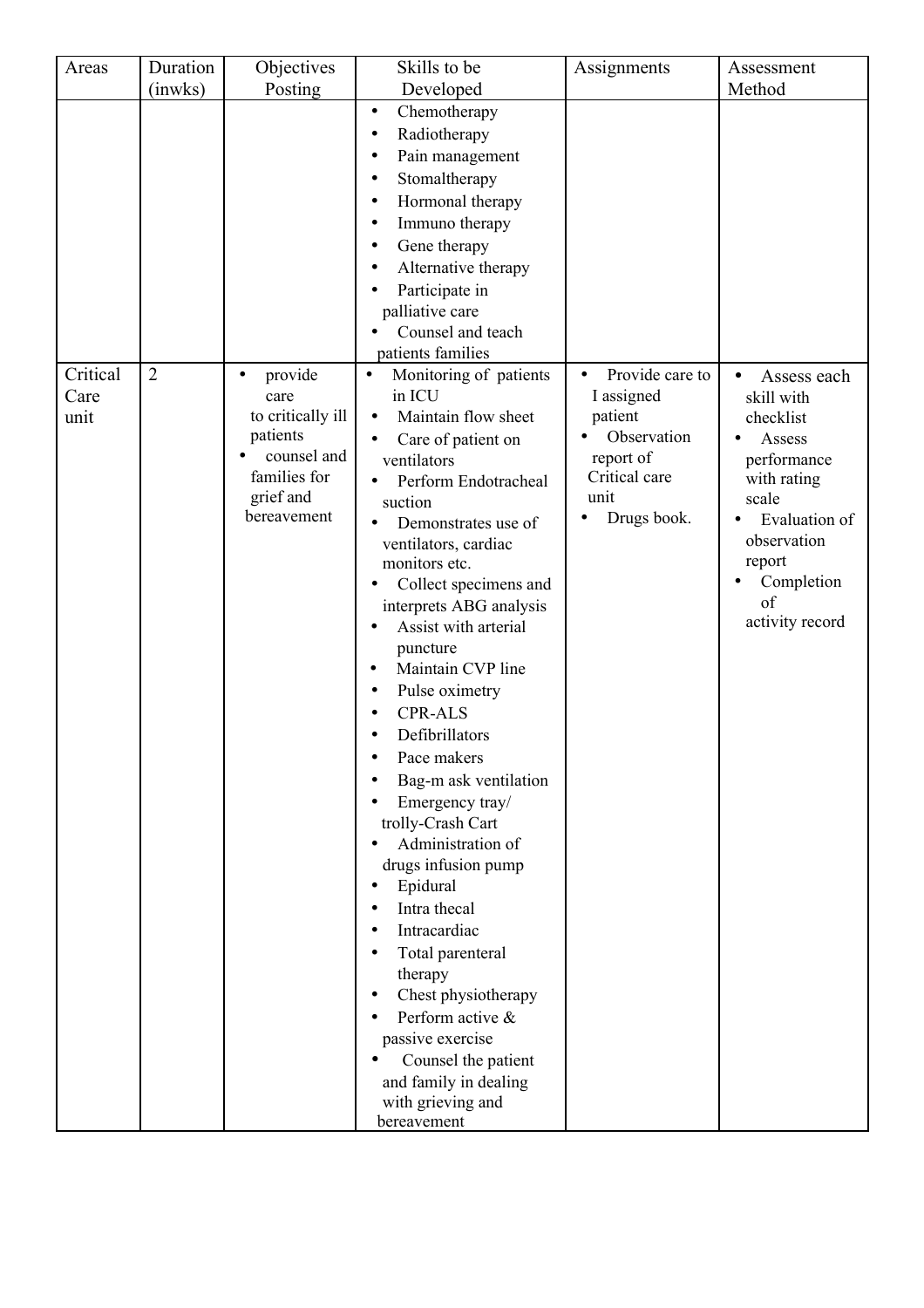| Areas                                          | Duration                     | Objectives                                                                                                                                                  |                                                                        | Skills to be                                                                                                                                                                                                                                                          | Assignments                                                | Assessment                                                                                                                                     |
|------------------------------------------------|------------------------------|-------------------------------------------------------------------------------------------------------------------------------------------------------------|------------------------------------------------------------------------|-----------------------------------------------------------------------------------------------------------------------------------------------------------------------------------------------------------------------------------------------------------------------|------------------------------------------------------------|------------------------------------------------------------------------------------------------------------------------------------------------|
|                                                | (inwks)                      | Posting                                                                                                                                                     |                                                                        | developed                                                                                                                                                                                                                                                             |                                                            | Method                                                                                                                                         |
| Causality /<br>emergency                       | $\mathbf{1}$                 | provide care<br>$\bullet$<br>to patients in<br>emergency<br>and disaster<br>situation<br>counsel<br>patient and<br>families for<br>grief and<br>bereavement | $\bullet$<br>assessment,<br>examination,<br>Assist in<br>procedures in | Practice 'triage".<br>Assist with<br>investigations & their<br>interpretations, in<br>emergency and<br>disaster situations<br>documentations<br>Assist in legal<br>emergency unit<br>Participate in<br>managing crowd<br>Counsel patient and<br>Families in grief and | Observation<br>$\bullet$<br>Report of<br>Emergency<br>Unit | Assess<br>$\bullet$<br>Performance<br>with rating<br>scale<br>Evaluation<br>of<br>observation<br>report<br>Completion<br>of<br>activity record |
|                                                |                              |                                                                                                                                                             | bereavement                                                            |                                                                                                                                                                                                                                                                       |                                                            |                                                                                                                                                |
| <b>Internal assessment</b>                     |                              |                                                                                                                                                             |                                                                        | <b>Evaluation</b>                                                                                                                                                                                                                                                     |                                                            |                                                                                                                                                |
| <b>Theory</b>                                  |                              |                                                                                                                                                             |                                                                        |                                                                                                                                                                                                                                                                       | Maximum marks 25                                           |                                                                                                                                                |
| Midterm                                        |                              |                                                                                                                                                             | 50                                                                     |                                                                                                                                                                                                                                                                       |                                                            |                                                                                                                                                |
| Prefinal                                       |                              |                                                                                                                                                             | 75                                                                     |                                                                                                                                                                                                                                                                       |                                                            |                                                                                                                                                |
|                                                |                              |                                                                                                                                                             | Total 125                                                              |                                                                                                                                                                                                                                                                       |                                                            |                                                                                                                                                |
|                                                |                              |                                                                                                                                                             |                                                                        |                                                                                                                                                                                                                                                                       |                                                            |                                                                                                                                                |
| Practical                                      |                              |                                                                                                                                                             |                                                                        |                                                                                                                                                                                                                                                                       | Maximum marks 50                                           |                                                                                                                                                |
| Nursing care plan                              |                              |                                                                                                                                                             |                                                                        | 5 x 25                                                                                                                                                                                                                                                                | 125                                                        |                                                                                                                                                |
|                                                |                              | (ENT, Ophthalmology, Gynaec, Burns, Oncology)                                                                                                               |                                                                        |                                                                                                                                                                                                                                                                       |                                                            |                                                                                                                                                |
|                                                |                              | Case presentation / case study- neuro                                                                                                                       |                                                                        | 1x 50<br>$1 \times 25$                                                                                                                                                                                                                                                | 50                                                         |                                                                                                                                                |
| Health teaching                                |                              | Clinical Evaluation (Neurology and critical care unit)                                                                                                      |                                                                        | 2 x 100                                                                                                                                                                                                                                                               | 25<br>200                                                  |                                                                                                                                                |
|                                                |                              |                                                                                                                                                             |                                                                        |                                                                                                                                                                                                                                                                       |                                                            |                                                                                                                                                |
| <b>Internal assessment</b><br><b>Practical</b> |                              |                                                                                                                                                             |                                                                        |                                                                                                                                                                                                                                                                       |                                                            |                                                                                                                                                |
| Midterm                                        |                              |                                                                                                                                                             |                                                                        |                                                                                                                                                                                                                                                                       | 50                                                         |                                                                                                                                                |
| Prefinal                                       |                              |                                                                                                                                                             |                                                                        |                                                                                                                                                                                                                                                                       | 75                                                         |                                                                                                                                                |
|                                                |                              |                                                                                                                                                             |                                                                        | Total                                                                                                                                                                                                                                                                 | 525                                                        |                                                                                                                                                |
|                                                | <b>Practical examination</b> |                                                                                                                                                             |                                                                        |                                                                                                                                                                                                                                                                       |                                                            |                                                                                                                                                |
|                                                | University examination       |                                                                                                                                                             |                                                                        |                                                                                                                                                                                                                                                                       |                                                            |                                                                                                                                                |
|                                                | Theory                       |                                                                                                                                                             |                                                                        | Marks 75                                                                                                                                                                                                                                                              |                                                            |                                                                                                                                                |
|                                                | Practical                    |                                                                                                                                                             |                                                                        | Marks 50                                                                                                                                                                                                                                                              |                                                            |                                                                                                                                                |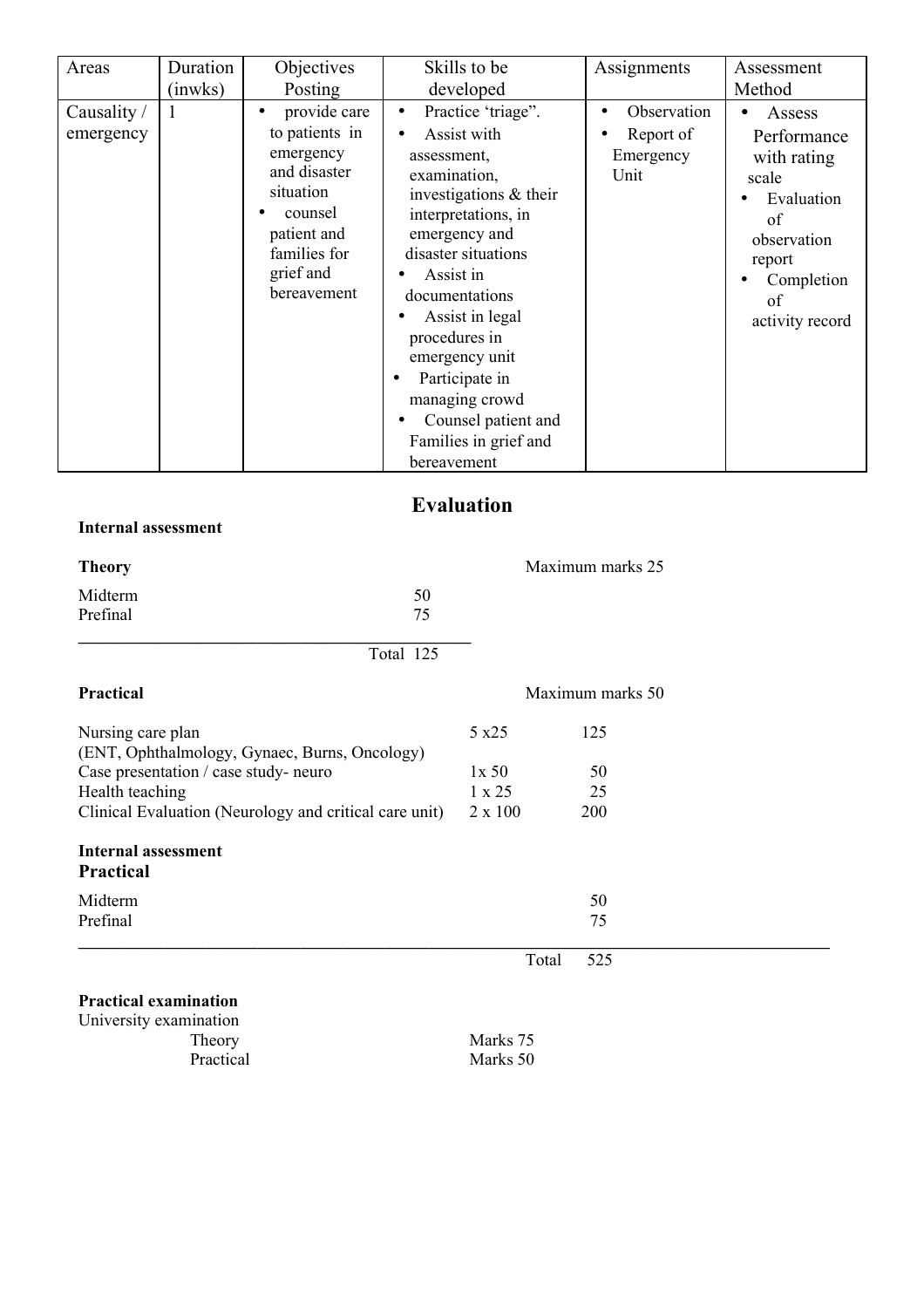## Nursing care plan

- **1. Patients Biodata:** Name, address, age, sex, religion, marital status, occupation, source of health care, date of admission, provisional diagnosis, date of surgery if any
- **2. Presenting complaints:** Describe the complaints with which the patient has come to hospital
- **3. History of illness**

History of present illness – onset, symptoms, duration, precipitating / alleviating factors History of past illness – illnesses, surgeries, allergies, immunizations, medications Family history – family tree, history of illness in family members, risk factors, congenital problems, psychological problems.

- **4. Economic status:** Monthly income & expenditure on health, marital assets (own pacca house car, two wheeler, phone, TV etc…)
- **5. Psychological status:** ethnic background,( geographical information, cultural information) support system available.
- **6. Personal habits:** consumption of alcohol, smoking, tobacco chewing, sleep, exercise, and work elimination, nutrition.
- **7. Physical examination with date and time**
- **8. Investigations**

| Date | Investigations done | Normal<br>value | Patient value | Inference |
|------|---------------------|-----------------|---------------|-----------|
|      |                     |                 |               |           |

## **9. Treatment**

| $\overline{N_{0}}$ . | Sr. Drug (pharmacological Dose<br>name) | $F$ Frequency/<br>tıme | Action | Side effects $\&$<br>drug interaction responsibility | Nursing |
|----------------------|-----------------------------------------|------------------------|--------|------------------------------------------------------|---------|
|                      |                                         |                        |        |                                                      |         |

## **10. Nursing process:**

| Patients name |                      | Date      |                   |      | Ward       |           |            |
|---------------|----------------------|-----------|-------------------|------|------------|-----------|------------|
| Date          | Assessment   Nursing |           | Objective Plan of |      | Implementa | Rationale | Evaluation |
|               |                      | Diagnosis |                   | care | –tion      |           |            |
|               |                      |           |                   |      |            |           |            |

## **Discharge planning:**

It should include health education and discharge planning given to patient

## **11.Evalaution of care**

Overall evaluation, problem faced while providing care prognosis of the patient and conclusion

|    |                                  | Care plan evaluation |
|----|----------------------------------|----------------------|
| 1. | History taking                   | 03                   |
| 2. | Assessment and nursing diagnosis | 05                   |
| 3. | Planning of care                 | 05                   |
| 4. | Implementation and evaluation    | 08                   |
| 5. | Follow up care                   | 02                   |
| 6. | <b>Bibliography</b>              | 02                   |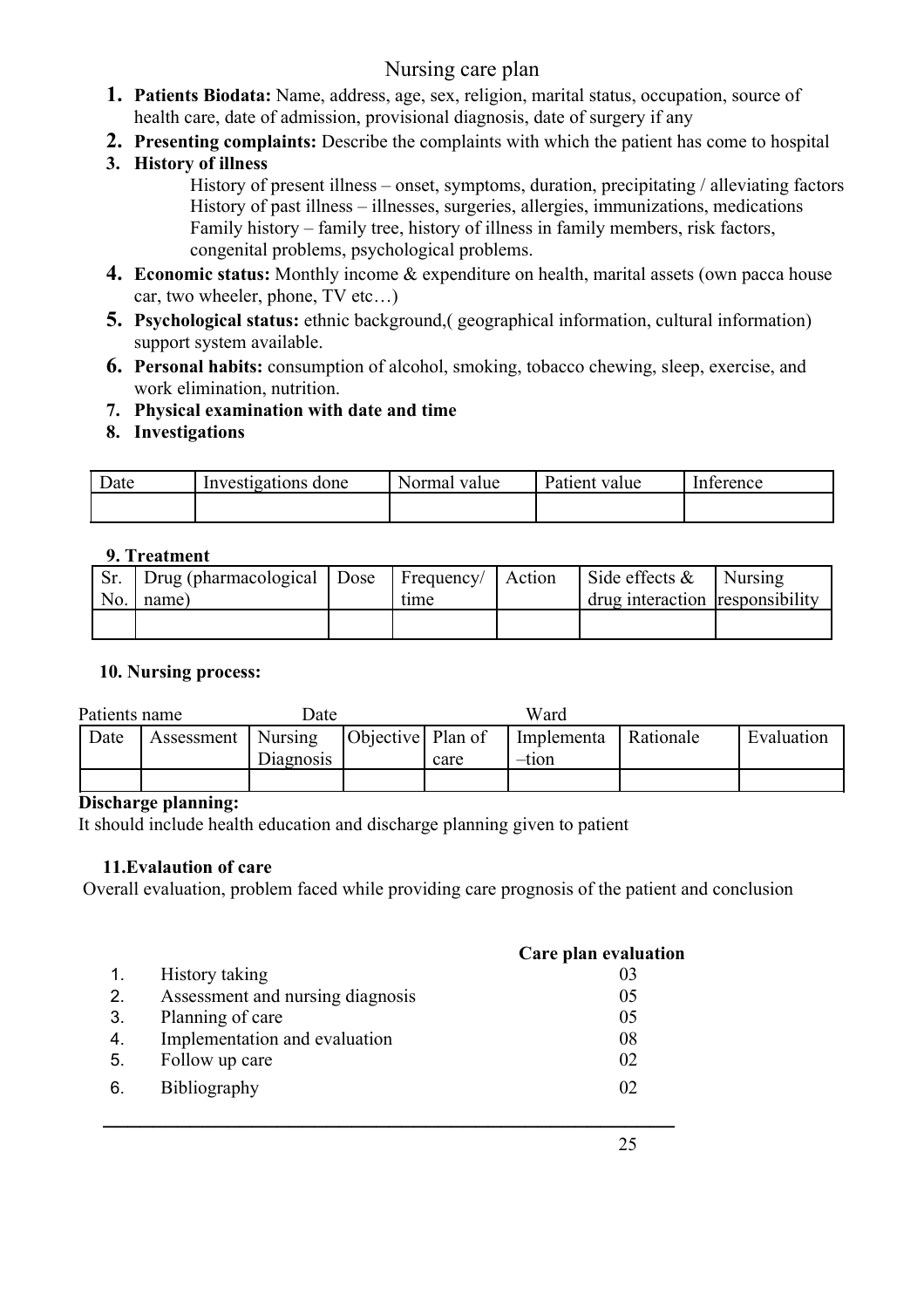## **FORMAT FOR CASE PRESENTATION**

**Patients Biodata:** Name, address, age, sex, religion, marital status, occupation, source of health care, date of admission, provisional diagnosis, date of surgery if any

**Presenting complaints:** Describe the complaints with which the patient has come to hospital

#### **History of illness**

History of present illness – onset, symptoms, duration, precipitating / alleviating factors History of past illness – illnesses, surgeries, allergies, immunizations, medications Family history – family tree, history of illness in family members, risk factors, congenital problems, psychological problems.

**Economic status:** Monthly income & expenditure on health ,marital assets (own pacca house car, two wheeler, phone, TV etc…)

**Psychological status:** ethnic background,( geographical information, cultural information) support system available.

**Personal habits:** consumption of alcohol, smoking, tobacco chewing, sleep, exercise, work elimination, nutrition.

#### **Physical examination with date and time**

#### **Investigations**

| Date | Investigations done | Normal<br>value | Patient<br>value | -<br>Interence |
|------|---------------------|-----------------|------------------|----------------|
|      |                     |                 |                  |                |

#### **Treatment**

| Sr.<br>No. | Drug<br>(pharmacological name) | Dose | Frequency<br>time | Action | Side<br>effects $\&$<br>drug<br>interaction | <b>Nursing</b><br>responsibility |
|------------|--------------------------------|------|-------------------|--------|---------------------------------------------|----------------------------------|
|            |                                |      |                   |        |                                             |                                  |

#### **Description of disease**

Definition, related anatomy physiology, etiology, risk factors, clinical features, management and nursing care

Clinical features of the disease condition

| Clinical features present in   Description of clinical<br>the book | features of patient | Pathophysiology |
|--------------------------------------------------------------------|---------------------|-----------------|
|                                                                    |                     |                 |

#### **Nursing process:**

| Patients name |            | Date      |                                   |      | Ward       |           |            |
|---------------|------------|-----------|-----------------------------------|------|------------|-----------|------------|
| Date          | Assessment | Nursing   | $\vert$ Objective $\vert$ Plan of |      | Implementa | Rationale | Evaluation |
|               |            | Diagnosis |                                   | care | -tion      |           |            |
|               |            |           |                                   |      |            |           |            |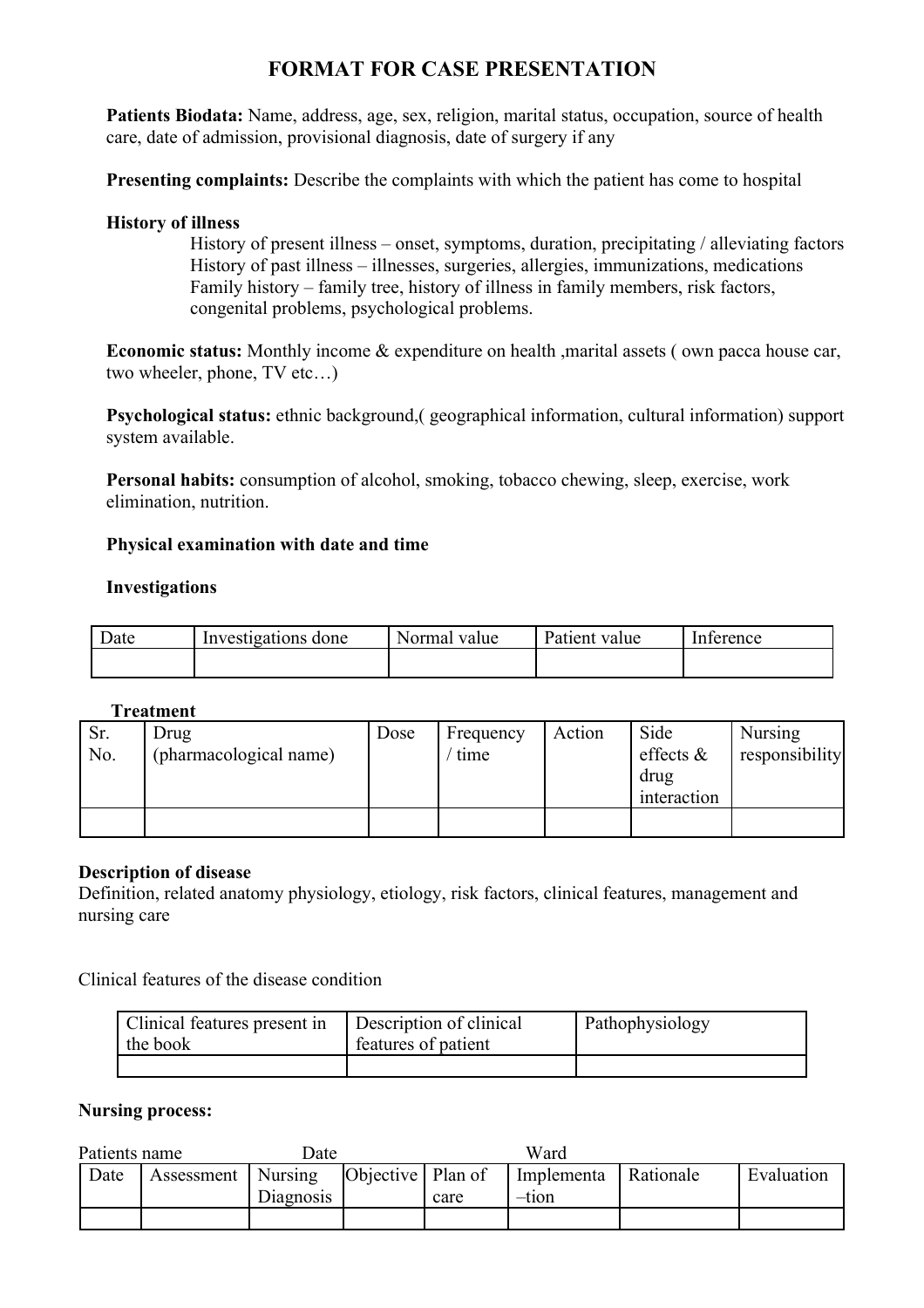#### **Discharge planning:**

It should include health education and discharge planning given to patient

#### **Evaluation of care**

Overall evaluation, problem faced while providing care prognosis of the patient and conclusion

## **Evaluation format for case presentation**

| Sr.No. | Content                                |       | <b>Marks</b> |
|--------|----------------------------------------|-------|--------------|
|        | Assessment / Introduction              |       | 05           |
| 2      | Knowledge and understanding of disease |       | 10           |
| 3      | Nursing care plan                      |       | 15           |
| 4      | Presentation skill                     |       | 10           |
| 5      | A.V. aids                              |       | 05           |
| 6      | Overall                                |       |              |
|        | Summary & conclusion                   |       | 03           |
|        | <b>Bibliography</b>                    |       | 02           |
|        |                                        | Total |              |

#### **Format for case study**

Format is similar to case presentation but should be in detail The nursing care given to the patient should be at least for 5 continuous days

#### **Evaluation format for case study**

| Sr.No. | Content                                |               | Marks |
|--------|----------------------------------------|---------------|-------|
|        | Assessment / Introduction              |               | 05    |
| 2      | Knowledge and understanding of disease |               | 15    |
| 3      | Nursing care plan                      |               | 20    |
| 4      | Discharge plan                         |               | 05    |
| 5      | Summary $&$ evaluation                 |               | 02    |
| 6      | Bibliography                           |               | 03    |
|        |                                        | $\Gamma$ otal |       |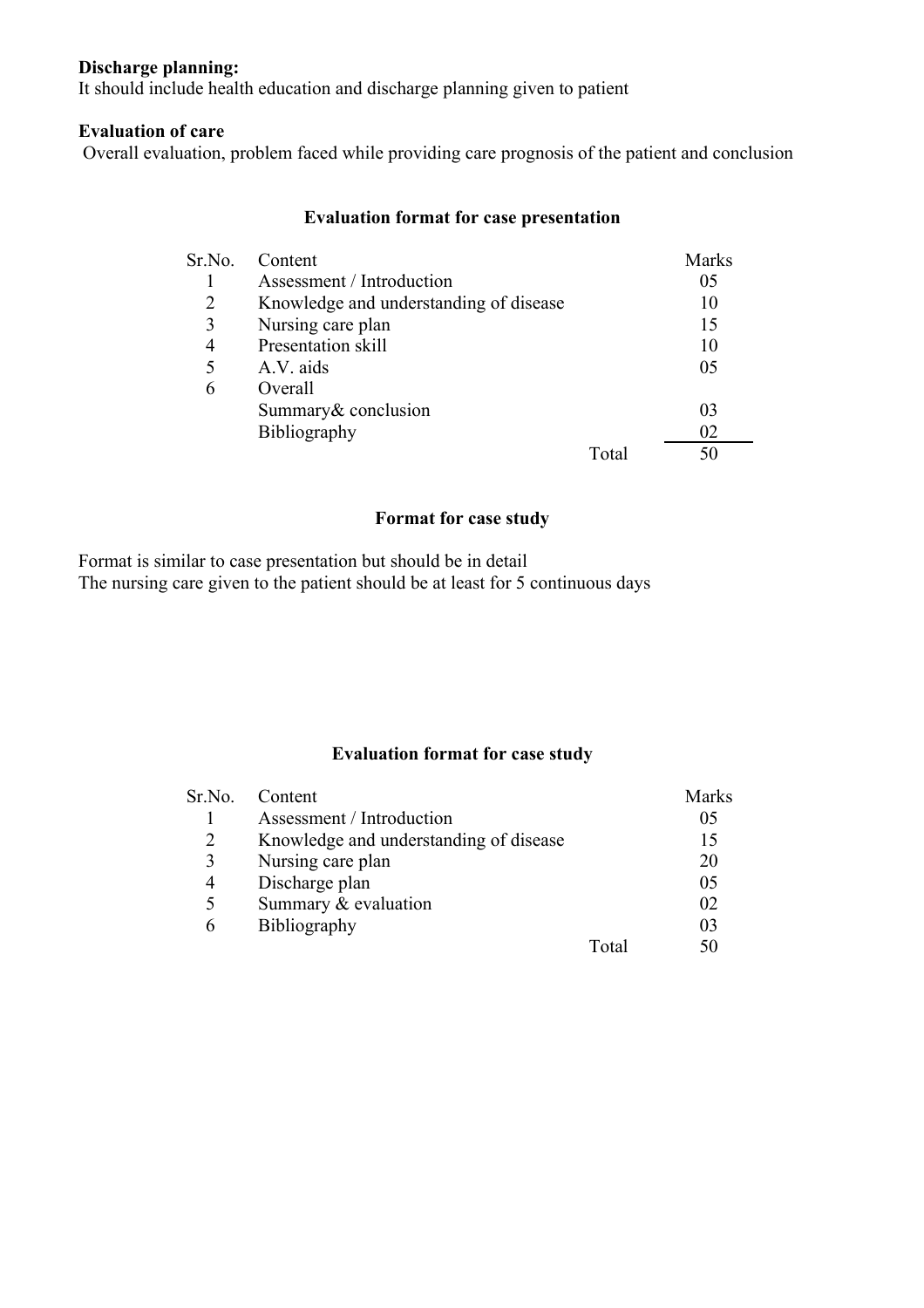## **EVALUATION FORMAT FOR HEALTH TALK**

| NAME OF THE STUDENT :  |   |  |
|------------------------|---|--|
| AREA OF EXPERIENCE     | ٠ |  |
| PERIOD OF EXPERIENCE : |   |  |
| <b>SUPERVISOR</b>      |   |  |

Total 100 Marks

Scores:  $5 =$  Excellent,  $4 =$  Very good,  $3 =$  Good,  $2 =$  Satisfactory / fair,  $1 =$  Poor

| Sr. No. | Particular                                     | 1 | $\overline{2}$ | $\mathbf{3}$ | $\overline{\mathbf{4}}$ | 5 | <b>Score</b> |
|---------|------------------------------------------------|---|----------------|--------------|-------------------------|---|--------------|
|         | I) Planning and organization                   |   |                |              |                         |   |              |
|         | a) Formulation of attainable objectives        |   |                |              |                         |   |              |
|         | b) Adequacy of content                         |   |                |              |                         |   |              |
|         | c) Organization of subject matter              |   |                |              |                         |   |              |
|         | d) Current knowledge related to subject Matter |   |                |              |                         |   |              |
|         | e) Suitable A.V.Aids                           |   |                |              |                         |   |              |
|         | <b>II)</b> Presentation:                       |   |                |              |                         |   |              |
|         | a) Interesting                                 |   |                |              |                         |   |              |
|         | b) Clear Audible                               |   |                |              |                         |   |              |
|         | c) Adequate explanation                        |   |                |              |                         |   |              |
|         | d) Effective use of A.V. Aids                  |   |                |              |                         |   |              |
|         | e) Group Involvement                           |   |                |              |                         |   |              |
|         | f) Time Limit                                  |   |                |              |                         |   |              |
|         | <b>III)</b> Personal qualities:                |   |                |              |                         |   |              |
|         | a) Self confidence                             |   |                |              |                         |   |              |
|         | b) Personal appearance                         |   |                |              |                         |   |              |
|         | c) Language                                    |   |                |              |                         |   |              |
|         | d) Mannerism                                   |   |                |              |                         |   |              |
|         | e) Self awareness of strong & weak points      |   |                |              |                         |   |              |
|         | IV) Feed back:                                 |   |                |              |                         |   |              |
|         | a) Recapitulation                              |   |                |              |                         |   |              |
|         | b) Effectiveness                               |   |                |              |                         |   |              |
|         | c) Group response                              |   |                |              |                         |   |              |
|         | V) Submits assignment on time                  |   |                |              |                         |   |              |
|         |                                                |   |                |              |                         |   |              |

\* 100 marks will be converted into 25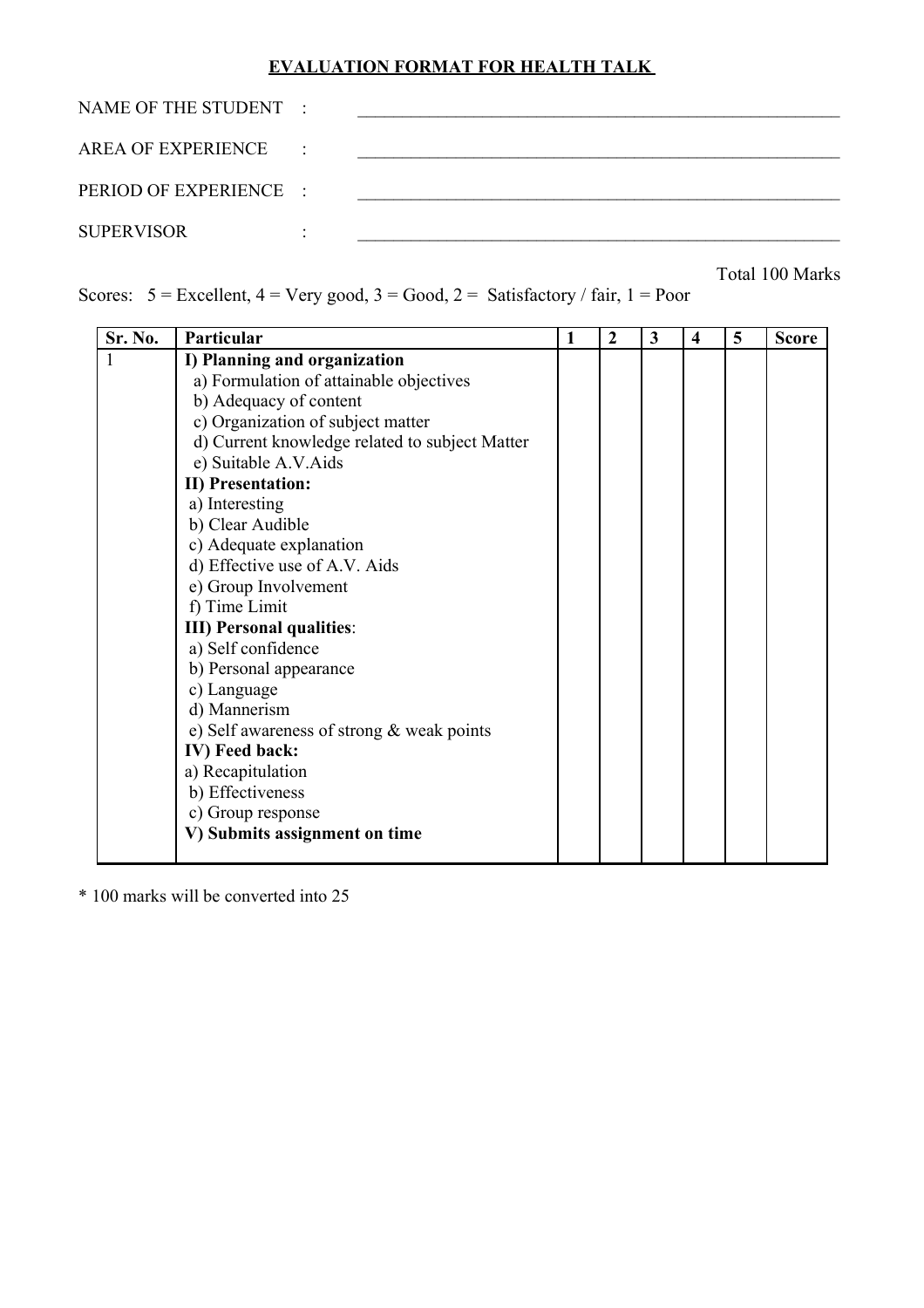#### **CLINICAL EVALUATION PROFORMA**

| NAME OF THE STUDENT           |  |
|-------------------------------|--|
| <b>YEAR</b>                   |  |
| AREA OF CLINICAL EXPERIENCE : |  |
| DURATION OF POSTING IN WEEKS: |  |
| NAME OF THE SUPERVISOR        |  |

Total Marks :- 100

Scores:-  $5 =$  Excellent,  $4 =$  Very good,  $3 =$  Good,  $2 =$  Satisfactory / fair,  $1 =$  Poor

| SR             | <b>EVALUATION CRITERIA</b>                        |   | <b>Grades</b> |   |                |              |  |
|----------------|---------------------------------------------------|---|---------------|---|----------------|--------------|--|
| NO             |                                                   | 5 | 4             | 3 | $\overline{2}$ | $\mathbf{1}$ |  |
| $\mathbf{1}$   | Personal & Professional behavior                  |   |               |   |                |              |  |
| $\mathbf{1}$   | Wears clean & neat uniform and well               |   |               |   |                |              |  |
|                | groomed.                                          |   |               |   |                |              |  |
| $\overline{c}$ | Arrives and leaves punctually                     |   |               |   |                |              |  |
| $\overline{3}$ | Demonstrates understanding of the need for        |   |               |   |                |              |  |
|                | quietness in speech $\&$ manner $\&$ protects the |   |               |   |                |              |  |
|                | patient from undue notice.                        |   |               |   |                |              |  |
| 4              | Is notably poised and effective even in           |   |               |   |                |              |  |
|                | situations of stress                              |   |               |   |                |              |  |
| 5              | Influential & displaced persuasive assertive      |   |               |   |                |              |  |
|                | leadership behaviour                              |   |               |   |                |              |  |
| $\mathbf{I}$   | <b>Attitude to Co-workers and patients</b>        |   |               |   |                |              |  |
| 6              | Works well as member of nursing team              |   |               |   |                |              |  |
| $\tau$         | Gives assistance to other in clinical situations  |   |               |   |                |              |  |
| 8              | Understands the patient as an individual          |   |               |   |                |              |  |
| 9              | Shows skills in gaining the confidence $\&$ co-   |   |               |   |                |              |  |
|                | operation of patients and relatives, tactful and  |   |               |   |                |              |  |
|                | considerate.                                      |   |               |   |                |              |  |
| IV             | <b>Application of knowledge</b>                   |   |               |   |                |              |  |
| 10             | Possess sound knowledge of medical surgical       |   |               |   |                |              |  |
|                | conditions.                                       |   |               |   |                |              |  |
| 11             | Has sound knowledge of scientific principles      |   |               |   |                |              |  |
| 12             | Able to correlate theory with practice            |   |               |   |                |              |  |
| 13             | Has knowledge of current treatment                |   |               |   |                |              |  |
|                | modalities inclusive of medicine, surgery,        |   |               |   |                |              |  |
|                | pharmacology and dietetics.                       |   |               |   |                |              |  |
| 14             | Takes interest in new learning from current       |   |               |   |                |              |  |
|                | literature & seeks help from resourceful          |   |               |   |                |              |  |
|                | people.                                           |   |               |   |                |              |  |
|                |                                                   |   |               |   |                |              |  |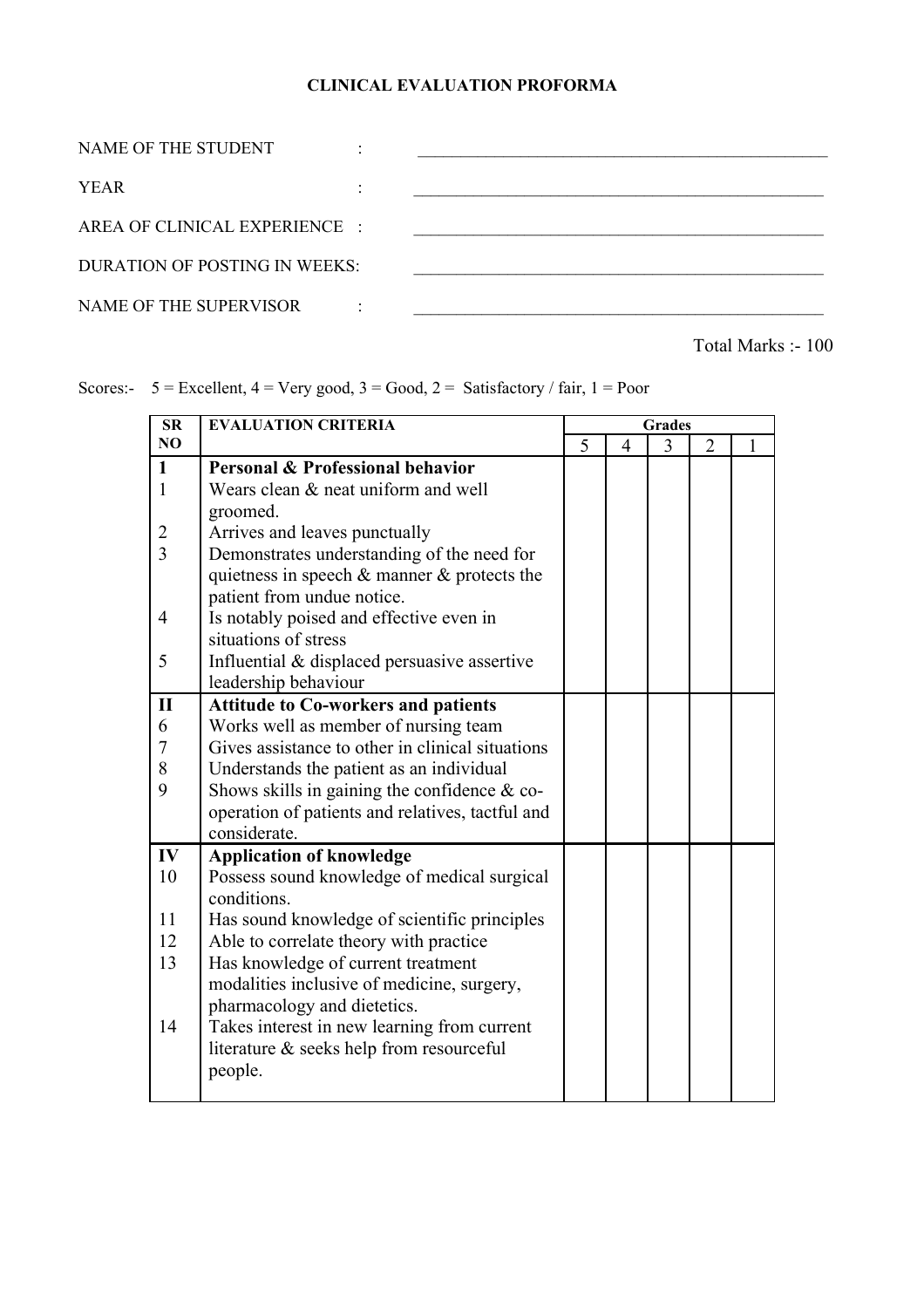| <b>SR</b>    | <b>EVALUATION CRITERIA</b>                                   | <b>Grades</b> |   |   |  |  |
|--------------|--------------------------------------------------------------|---------------|---|---|--|--|
| NO           |                                                              | 5             | 4 | 3 |  |  |
| $\mathbf{V}$ | <b>Quality of clinical skill</b>                             |               |   |   |  |  |
| 15           | Identifies problems $\&$ sets priorities and                 |               |   |   |  |  |
|              | grasps essentials while performing duties                    |               |   |   |  |  |
| 16           | Applies principles in carrying out procedures $\&$ carries   |               |   |   |  |  |
|              | out duties promptly.                                         |               |   |   |  |  |
| 17           | Has technical competence in performing nursing               |               |   |   |  |  |
|              | procedures.                                                  |               |   |   |  |  |
| 18           | Resourceful and practices economy of time material and       |               |   |   |  |  |
|              | energy.                                                      |               |   |   |  |  |
| 19           | Observes carefully, reports $\&$ records signs $\&$ symptoms |               |   |   |  |  |
|              | & other relevant information                                 |               |   |   |  |  |
| 20           | Uses opportunities to give health education to patients $\&$ |               |   |   |  |  |
|              | relatives                                                    |               |   |   |  |  |
|              |                                                              |               |   |   |  |  |
|              | TOTAL                                                        |               |   |   |  |  |

### Grade

| $Excellent =$ |     | $80 - 100 \%$     |
|---------------|-----|-------------------|
| Very good     | $=$ | $70 - 79 \%$      |
| Good          | $=$ | $60 - 69\%$       |
| Satisfactory  | $=$ | 50-59 $\%$        |
| Poor          | ═   | <b>Below 50 %</b> |

Remarks for improvement:

Student's Remark:

Signature of the student Signature of the teacher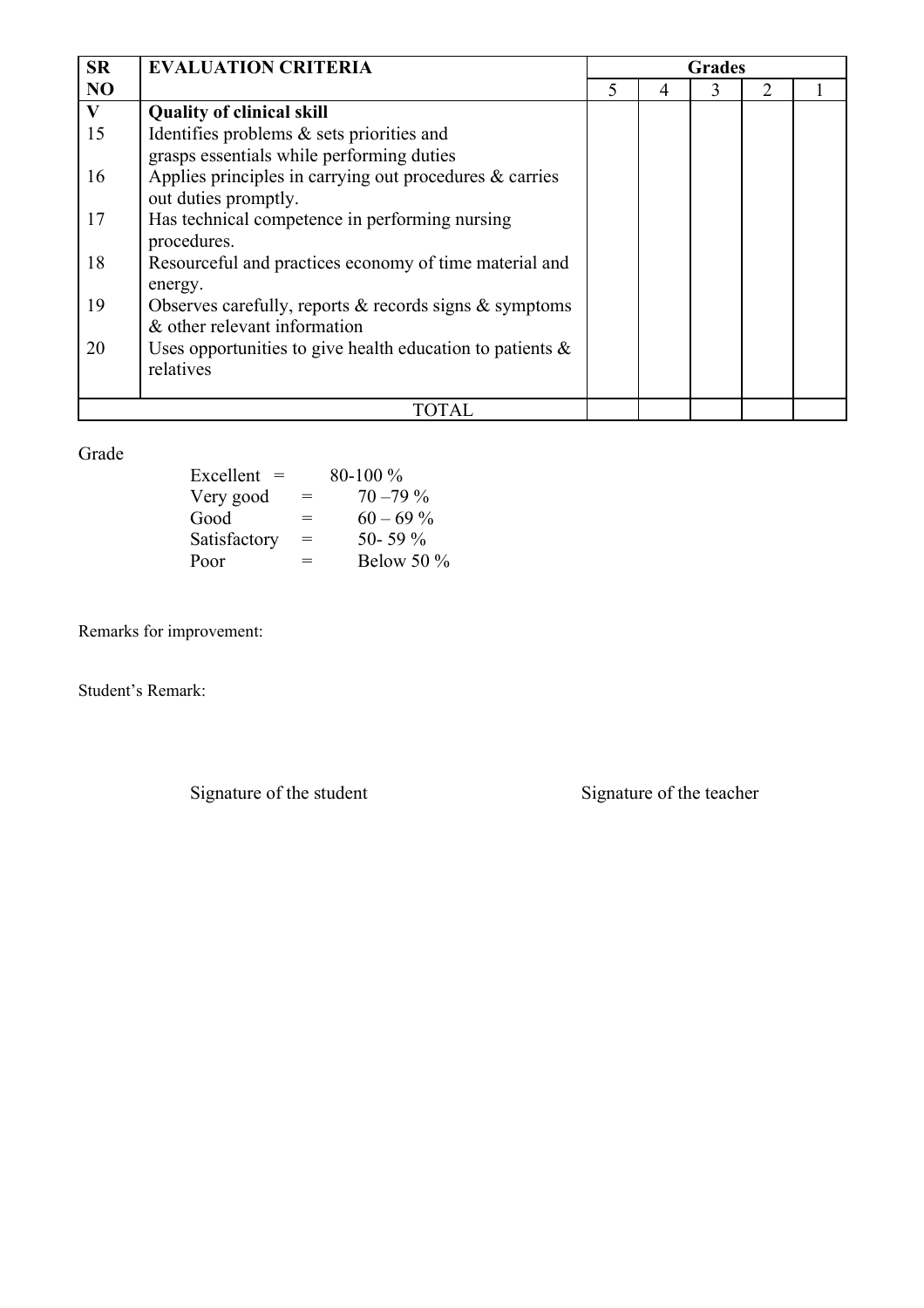#### **Maharashtra University of Health Sciences External Practical Evaluation Guidelines III Basic B.Sc Nursing Subject:-Medical Surgical Nursing II 50 Marks**

**Internal Examiner 25 Marks Nursing Procedure (15 marks)** *Planning and Organizing* **5 marks** • Preparation of tray 3 • Environment 1 • Preparation of patient 1 *Execution of Procedure* **7 marks** • Applies scientific principles 3 • Proficiency in skill 3 • Ensures sequential order 1 *Termination of procedure* **3marks** • Makes patient comfortable 1 • Reports & Records 1 • After care of articles 1 **Viva (10 Marks) 10marks** • Knowledge about common medical surgical conditions- 4 (ENT, eye, neurological, Reproductive System) • Nursing Care of Elderly persons 2 • Preparation of various diagnostic procedures 2 • Instruments and articles 2 **External Examiner 25 Marks Nursing Process (15 Marks) 15 marks** • Assessment 3 • Nursing Diagnosis 2  $\bullet$  Goal  $\bullet$  1 • Outcome criteria 1 **Provided Structure 10 and 10 and 10 and 10 and 10 and 10 and 10 and 10 and 10 and 10 and 10 and 10 and 10 and 10 and 10 and 10 and 10 and 10 and 10 and 10 and 10 and 10 and 10 and 10 and 10 and 10 and 10 and 10 and 10 and** • Rationale 2 • Evaluation 1 • Nurses notes 2 **Viva (10 Marks) 10 marks** • Knowledge about common medical surgical conditions 4 (Burns, Reconstructive and cosmetic surgery, Oncological conditions) • Care of Patients in Critical Care Unit 2 • Occupational Disorders 2 • Drugs 2